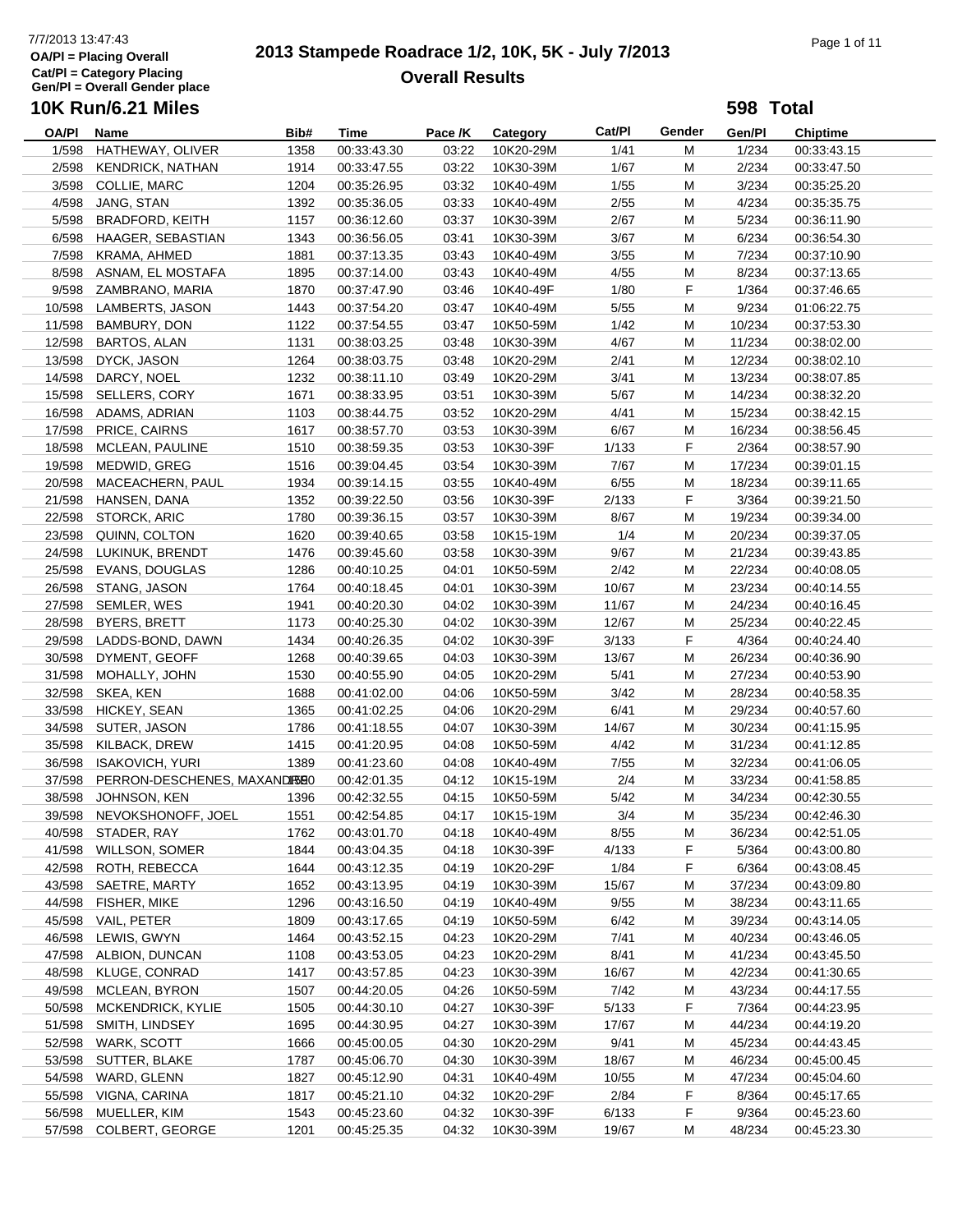# 7/7/2013 13:47:43<br> **2013 Stampede Roadrace 1/2, 10K, 5K - July 7/2013** Page 2 of 11 **Overall Results**

**598 Total**

| OA/PI   | Name                         | Bib# | Time        | Pace /K | <b>Category</b> | Cat/Pl | Gender    | Gen/Pl | <b>Chiptime</b> |
|---------|------------------------------|------|-------------|---------|-----------------|--------|-----------|--------|-----------------|
| 58/598  | SPITZNAGEL, MICHAEL          | 1758 | 00:45:27.90 | 04:32   | 10K20-29M       | 10/41  | M         | 49/234 | 00:44:49.65     |
| 59/598  | WYLIE, MICHAEL               | 1860 | 00:45:29.30 | 04:32   | 10K60-69M       | 1/17   | M         | 50/234 | 00:45:21.95     |
| 60/598  | DRENNAN, LAURA               | 1257 | 00:45:30.60 | 04:33   | 10K30-39F       | 7/133  | F         | 10/364 | 00:45:26.70     |
| 61/598  | STRANSKY, JEFF               | 1782 | 00:45:35.95 | 04:33   | 10K40-49M       | 11/55  | M         | 51/234 | 00:45:00.00     |
| 62/598  | PHILIP, PHILSON              | 1598 | 00:45:40.75 | 04:34   | 10K20-29M       | 11/41  | M         | 52/234 | 00:44:51.70     |
|         | 63/598 TOMEI, LUCAS          | 1801 | 00:45:42.95 | 04:34   | 10K30-39M       | 20/67  | M         | 53/234 | 00:45:34.70     |
| 64/598  | LAURIN, MADISON              | 1449 | 00:45:43.45 | 04:34   | 10K15-19F       | 1/4    | F         | 11/364 | 00:45:29.10     |
| 65/598  | FORMAN, MATTHEW              | 1887 | 00:45:43.85 | 04:34   | 10K14&UM        | 1/7    | M         | 54/234 | 00:45:40.60     |
| 66/598  | GHAI, SAM                    | 1321 | 00:45:46.35 | 04:34   | 10K40-49M       | 12/55  | M         | 55/234 | 00:45:40.20     |
| 67/598  |                              |      |             | 04:34   |                 | 3/84   | F         | 12/364 |                 |
|         | <b>GRANT, ALLISON</b>        | 1335 | 00:45:49.65 |         | 10K20-29F       |        |           |        | 00:45:40.55     |
| 68/598  | <b>CROFT, MARCUS</b>         | 1919 | 00:45:49.95 | 04:34   | 10K40-49M       | 13/55  | M         | 56/234 | 00:45:46.55     |
| 69/598  | BENDER, SHELLEY              | 1888 | 00:45:50.05 | 04:35   | 10K30-39F       | 8/133  | F         | 13/364 | 00:45:46.80     |
|         | 70/598 MCMECHAN, KRISTIE     | 1512 | 00:45:54.75 | 04:35   | 10K30-39F       | 9/133  | F         | 14/364 | 00:45:49.60     |
| 71/598  | GOLDING, CHRIS               | 1889 | 00:45:55.45 | 04:35   | 10K50-59M       | 8/42   | M         | 57/234 | 00:45:52.30     |
| 72/598  | MACKAY, MICHAEL              | 1485 | 00:46:04.00 | 04:36   | 10K40-49M       | 14/55  | M         | 58/234 | 00:45:54.00     |
| 73/598  | <b>BECKING, LEANNE</b>       | 1944 | 00:46:20.65 | 04:38   | 10K20-29F       | 4/84   | F         | 15/364 | 00:46:17.90     |
| 74/598  | FOLKERTS, JORDAN             | 1302 | 00:46:33.10 | 04:39   | 10K15-19M       | 4/4    | M         | 59/234 | 00:46:22.85     |
| 75/598  | LAFORGE, PAUL                | 1435 | 00:46:42.85 | 04:40   | 10K30-39M       | 21/67  | M         | 60/234 | 00:46:40.65     |
|         | 76/598 TIERNEY, MARK         | 1896 | 00:46:57.25 | 04:41   | 10K20-29M       | 12/41  | M         | 61/234 | 00:46:49.10     |
|         | 77/598 STEWART, RHIAN        | 1778 | 00:47:01.35 | 04:42   | 10K30-39F       | 10/133 | F         | 16/364 | 00:46:56.10     |
|         | 78/598 STEWART, DARREN       | 1775 | 00:47:01.60 | 04:42   | 10K30-39M       | 22/67  | M         | 62/234 | 00:46:56.80     |
|         | 79/598 MCKAY, RAYMOND        | 1503 | 00:47:05.90 | 04:42   | 10K40-49M       | 15/55  | M         | 63/234 | 00:46:59.35     |
| 80/598  | PICK, RHONDA                 | 1602 | 00:47:07.45 | 04:42   | 10K30-39F       | 11/133 | F         | 17/364 | 00:47:03.60     |
| 81/598  | LOURENS, INA                 | 1474 | 00:47:08.55 | 04:42   | 10K60-69F       | 1/8    | F         | 18/364 | 00:45:47.20     |
|         | 82/598 LEE, DON              | 1457 | 00:47:08.95 | 04:42   | 10K60-69M       | 2/17   | M         | 64/234 | 00:47:04.55     |
|         | 83/598 SUTER, KERRY          | 1890 | 00:47:14.90 | 04:43   | 10K20-29F       | 5/84   | F         | 19/364 | 00:47:12.15     |
| 84/598  | DE GROOD, MATT               | 1237 | 00:47:15.80 | 04:43   | 10K20-29M       | 13/41  | M         | 65/234 | 00:47:08.65     |
|         | 85/598 STEIN, JARED          | 1767 | 00:47:20.35 | 04:44   | 10K20-29M       | 14/41  | ${\sf M}$ | 66/234 | 00:47:10.45     |
|         | 86/598 KURRANT, DOUGLAS      | 1431 | 00:47:20.90 | 04:44   | 10K40-49M       | 16/55  | M         | 67/234 | 00:46:47.75     |
|         | 87/598 VANDERBYL, CONNIE     | 1943 | 00:47:35.70 | 04:45   | 10K40-49F       | 2/80   | F         | 20/364 | 00:47:32.15     |
| 88/598  | FUNK, RON                    | 1308 | 00:47:39.95 | 04:45   | 10K40-49M       | 17/55  | M         | 68/234 | 00:47:06.30     |
| 89/598  | PREVATT, CHANTEL             | 1616 | 00:47:40.60 | 04:46   | 10K30-39F       | 12/133 | F         | 21/364 | 00:47:31.15     |
| 90/598  | <b>GRANT, ALASTAIR</b>       | 1334 | 00:48:00.65 | 04:48   | 10K30-39M       | 23/67  | M         | 69/234 | 00:47:23.90     |
| 91/598  | GREENFIELD, JAMIE            | 1339 | 00:48:16.15 | 04:49   | 10K20-29F       | 6/84   | F         | 22/364 | 00:47:43.10     |
|         | 92/598 YUMOL, FLEUR          | 1867 | 00:48:19.05 | 04:49   | 10K40-49F       | 3/80   | F         | 23/364 | 00:48:16.10     |
| 93/598  | CHATENAY, HEATHER            | 1920 | 00:48:21.20 | 04:50   | 10K40-49F       | 4/80   | F         | 24/364 | 00:48:13.50     |
| 94/598  | JOHNSTONE, ROBB              | 1398 | 00:48:34.50 | 04:51   | 10K40-49M       | 18/55  | M         | 70/234 | 00:48:13.95     |
|         | 95/598 STAPLETON, LESLEY ANN | 1765 | 00:48:39.20 | 04:51   | 10K20-29F       | 7/84   | F         | 25/364 | 00:48:32.35     |
|         | 96/598 WEBERG, HEATHER       | 1832 |             | 04:52   | 10K20-29F       | 8/84   | F         | 26/364 |                 |
|         |                              |      | 00:48:41.25 |         |                 |        |           |        | 00:48:34.35     |
|         | 97/598 SCHWARZ, ANTHONY      | 1664 | 00:48:53.55 | 04:53   | 10K20-29M       | 15/41  | M         | 71/234 | 00:48:24.90     |
| 98/598  | LUTES, BARRY                 | 1478 | 00:48:53.95 | 04:53   | 10K60-69M       | 3/17   | M         | 72/234 | 00:48:41.00     |
|         | 99/598 SEITZ, DESIRAE        | 1670 | 00:48:54.85 | 04:53   | 10K20-29F       | 9/84   | F         | 27/364 | 00:48:48.30     |
| 100/598 | MACEACHERN, CARLA            | 1482 | 00:48:58.25 | 04:53   | 10K40-49F       | 5/80   | F         | 28/364 | 00:48:49.10     |
| 101/598 | KATHOL, BRIAN                | 1408 | 00:48:59.05 | 04:53   | 10K50-59M       | 9/42   | M         | 73/234 | 00:48:52.50     |
|         | 102/598 WATTERS, ADRIAN      | 1829 | 00:48:59.60 | 04:53   | 10K40-49M       | 19/55  | M         | 74/234 | 00:48:34.80     |
| 103/598 | PENNO, ERIN                  | 1587 | 00:49:06.35 | 04:54   | 10K30-39F       | 13/133 | F.        | 29/364 | 00:48:52.35     |
| 104/598 | <b>MORRISON, MATT</b>        | 1541 | 00:49:23.05 | 04:56   | 10K20-29M       | 16/41  | M         | 75/234 | 00:48:35.30     |
| 105/598 | HONG, JULIE                  | 1373 | 00:49:23.75 | 04:56   | 10K30-39F       | 14/133 | F         | 30/364 | 00:49:16.45     |
| 106/598 | SILENZI, KARYN               | 1681 | 00:49:30.70 | 04:57   | 10K40-49F       | 6/80   | F         | 31/364 | 00:49:26.25     |
| 107/598 | FINNINGLEY, MARK             | 1295 | 00:49:37.85 | 04:57   | 10K30-39M       | 24/67  | M         | 76/234 | 00:48:58.30     |
| 108/598 | HALPRIN, DANYAEL             | 1347 | 00:49:39.65 | 04:57   | 10K40-49F       | 7/80   | F.        | 32/364 | 00:49:31.25     |
| 109/598 | MACDONALD, ALIX              | 1479 | 00:49:43.80 | 04:58   | 10K40-49F       | 8/80   | F         | 33/364 | 00:49:26.95     |
|         | 110/598 CONWAY, SARA         | 1207 | 00:49:50.95 | 04:59   | 10K30-39F       | 15/133 | F         | 34/364 | 00:49:49.40     |
|         | 111/598 PLETT, STEVE         | 1607 | 00:49:51.55 | 04:59   | 10K40-49M       | 20/55  | M         | 77/234 | 00:49:35.05     |
| 112/598 | PEARCE, CRAIG                | 1939 | 00:49:56.70 | 04:59   | 10K20-29M       | 17/41  | M         | 78/234 | 00:49:40.65     |
| 113/598 | MERCER, PHILLIP              | 1599 | 00:50:03.20 | 05:00   | 10K20-29M       | 18/41  | M         | 79/234 | 00:49:11.35     |
| 114/598 | RAFF, TIMOTHY                | 1623 | 00:50:13.15 | 05:01   | 10K50-59M       | 10/42  | M         | 80/234 | 00:49:57.40     |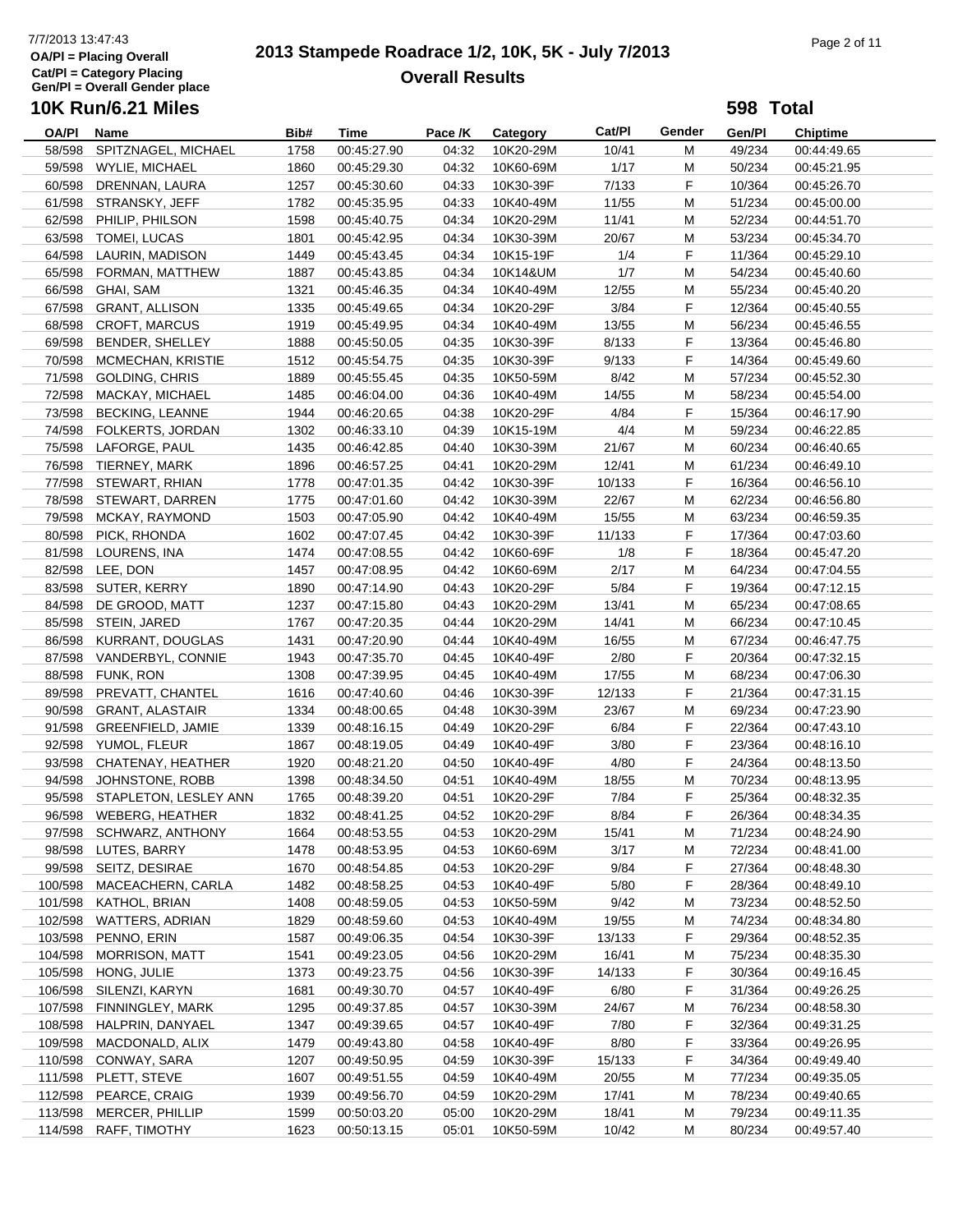# 7/7/2013 13:47:43<br> **2013 Stampede Roadrace 1/2, 10K, 5K - July 7/2013** Page 3 of 11 **Overall Results**

**598 Total**

| <b>OA/PI</b> | Name                     | Bib# | Time        | Pace /K | Category  | Cat/Pl | Gender | Gen/Pl  | <b>Chiptime</b> |
|--------------|--------------------------|------|-------------|---------|-----------|--------|--------|---------|-----------------|
| 115/598      | BOWEN, VAUGHAN           | 1154 | 00:50:14.40 | 05:01   | 10K60-69M | 4/17   | M      | 81/234  | 00:50:12.20     |
| 116/598      | <b>WELLS, STEPHANIE</b>  | 1834 | 00:50:16.10 | 05:01   | 10K40-49F | 9/80   | F      | 35/364  | 00:49:59.00     |
| 117/598      | ROIZ, CRISTINA           | 1640 | 00:50:16.20 | 05:01   | 10K20-29F | 10/84  | F      | 36/364  | 00:50:04.65     |
| 118/598      | PATERSON, ERYN           | 1583 | 00:50:20.25 | 05:02   | 10K40-49F | 10/80  | F      | 37/364  | 00:50:15.00     |
|              |                          |      |             |         |           |        |        |         |                 |
| 119/598      | HUNT, BILL               | 1382 | 00:50:21.25 | 05:02   | 10K40-49M | 21/55  | M      | 82/234  | 00:50:15.65     |
| 120/598      | <b>BOURGET, FRANCOIS</b> | 1152 | 00:50:21.85 | 05:02   | 10K30-39M | 25/67  | M      | 83/234  | 00:49:52.60     |
| 121/598      | KAWAKAMI, JUN            | 1918 | 00:50:27.95 | 05:02   | 10K40-49M | 22/55  | M      | 84/234  | 00:50:19.80     |
| 122/598      | CRITCHLEY, ELIZABETH     | 1900 | 00:50:34.80 | 05:03   | 10K50-59F | 1/49   | F      | 38/364  | 00:50:20.10     |
| 123/598      | NIXON, GERRY             | 1557 | 00:50:35.15 | 05:03   | 10K50-59M | 11/42  | M      | 85/234  | 00:50:22.10     |
| 124/598      | COX, JASON               | 1216 | 00:50:39.45 | 05:03   | 10K30-39M | 26/67  | м      | 86/234  | 00:50:37.15     |
|              | 125/598 STERLING, MARK   | 1771 | 00:50:43.00 | 05:04   | 10K20-29M | 19/41  | М      | 87/234  | 00:50:37.95     |
| 126/598      | PATERSON, SHANE          | 1584 | 00:50:43.70 | 05:04   | 10K30-39M | 27/67  | M      | 88/234  | 00:49:47.35     |
| 127/598      | BERENBAUM, KIM           | 1141 | 00:50:48.40 | 05:04   | 10K30-39F | 16/133 | F      | 39/364  | 00:50:37.05     |
| 128/598      | <b>BROOKSON, TRAVIS</b>  | 1162 | 00:50:52.20 | 05:05   | 10K30-39M | 28/67  | M      | 89/234  | 00:50:00.65     |
|              | 129/598 SHARKEY, SAMUEL  | 1677 | 00:50:56.35 | 05:05   | 10K20-29M | 20/41  | M      | 90/234  | 00:50:53.50     |
| 130/598      | BAREFOOT BARKER, PAUL    | 1126 | 00:50:57.40 | 05:05   | 10K40-49M | 23/55  | M      | 91/234  | 00:49:53.70     |
|              |                          |      |             |         |           |        |        | 40/364  |                 |
| 131/598      | <b>HAINES, CHELSEA</b>   | 1344 | 00:51:04.95 | 05:06   | 10K30-39F | 17/133 | F      |         | 00:50:31.80     |
| 132/598      | ZALMANOWITZ, JASON       | 1869 | 00:51:09.00 | 05:06   | 10K20-29M | 21/41  | M      | 92/234  | 00:50:30.85     |
| 133/598      | SKOV, BONNIE             | 1689 | 00:51:12.10 | 05:07   | 10K60-69F | 2/8    | F      | 41/364  | 00:51:04.95     |
| 134/598      | <b>GRANDONI, KARI</b>    | 1877 | 00:51:13.60 | 05:07   | 10K30-39F | 18/133 | F      | 42/364  | 00:50:03.15     |
| 135/598      | MUNDT, MIRJA             | 1545 | 00:51:15.45 | 05:07   | 10K30-39F | 19/133 | F      | 43/364  | 00:50:49.65     |
| 136/598      | CLARK, KEVIN             | 1196 | 00:51:22.60 | 05:08   | 10K30-39M | 29/67  | M      | 93/234  | 00:50:59.45     |
|              | 137/598 FUREY, COLUM     | 1309 | 00:51:30.65 | 05:09   | 10K30-39M | 30/67  | M      | 94/234  | 00:50:34.50     |
| 138/598      | ROSETE, ROB              | 1643 | 00:51:34.35 | 05:09   | 10K40-49M | 24/55  | M      | 95/234  | 00:51:17.55     |
| 139/598      | SHEDDEN, DARRYL          | 1679 | 00:51:36.90 | 05:09   | 10K30-39M | 31/67  | M      | 96/234  | 00:51:26.70     |
| 140/598      | SKULSKY, THERESA         | 1691 | 00:51:36.90 | 05:09   | 10K30-39F | 20/133 | F      | 44/364  | 00:51:27.65     |
| 141/598      | <b>WILSON, ANDREE</b>    | 1845 | 00:51:45.15 | 05:10   | 10K30-39F | 21/133 | F      | 45/364  | 00:51:04.10     |
| 142/598      | MCLEAN, DOUG             | 1508 | 00:51:53.50 | 05:11   | 10K60-69M | 5/17   | M      | 97/234  | 00:51:48.00     |
|              |                          |      |             |         |           |        |        |         |                 |
| 143/598      | NITSCHE, SARAH           | 1556 | 00:51:54.30 | 05:11   | 10K50-59F | 2/49   | F      | 46/364  | 00:51:38.60     |
| 144/598      | MALVAR, ALLEN            | 1487 | 00:52:01.35 | 05:12   | 10K14&UM  | 2/7    | M      | 98/234  | 00:51:58.85     |
| 145/598      | STERLING, ANNE           | 1770 | 00:52:08.35 | 05:12   | 10K20-29F | 11/84  | F      | 47/364  | 00:52:01.90     |
| 146/598      | <b>NORTON, NICK</b>      | 1559 | 00:52:11.05 | 05:13   | 10K40-49M | 25/55  | M      | 99/234  | 00:52:00.85     |
| 147/598      | YOUNG, KEVIN             | 1865 | 00:52:11.20 | 05:13   | 10K30-39M | 32/67  | M      | 100/234 | 00:52:02.05     |
| 148/598      | AGOAWIKE, LEONARD        | 1105 | 00:52:12.35 | 05:13   | 10K40-49M | 26/55  | M      | 101/234 | 00:52:05.40     |
| 149/598      | FRY, TRAVIS              | 1307 | 00:52:22.65 | 05:14   | 10K30-39M | 33/67  | M      | 102/234 | 00:52:08.85     |
| 150/598      | RIEMANN, CAROLYNN        | 1633 | 00:52:26.15 | 05:14   | 10K40-49F | 11/80  | F      | 48/364  | 00:52:17.80     |
| 151/598      | CZECHOWSKYJ, TERRY       | 1228 | 00:52:29.90 | 05:14   | 10K50-59M | 12/42  | M      | 103/234 | 00:52:01.55     |
| 152/598      | LIGHTLE, ROSALIND        | 1466 | 00:52:31.35 | 05:15   | 10K20-29F | 12/84  | F      | 49/364  | 00:52:28.10     |
|              | 153/598 MCLEAN, MICHAEL  | 1933 | 00:52:33.80 | 05:15   | 10K40-49M | 27/55  | M      | 104/234 | 00:51:06.60     |
|              | 154/598 KHUBER, KIRAN    | 1413 | 00:52:35.15 | 05:15   | 10K30-39F | 22/133 | F      | 50/364  | 00:52:21.40     |
| 155/598      | KHUBER, SAM              | 1414 | 00:52:35.50 | 05:15   | 10K40-49M | 28/55  | M      | 105/234 | 00:52:22.00     |
|              |                          |      |             |         |           |        |        |         |                 |
| 156/598      | <b>BRUNSKILL, BILL</b>   | 1166 | 00:52:36.45 | 05:15   | 10K50-59M | 13/42  | M      | 106/234 | 00:51:37.70     |
| 157/598      | <b>HUSTON, LISA</b>      | 1384 | 00:52:37.65 | 05:15   | 10K20-29F | 13/84  | F.     | 51/364  | 00:52:25.70     |
| 158/598      | <b>BARRACK, CARMEN</b>   | 1130 | 00:52:42.15 | 05:16   | 10K30-39F | 23/133 | F.     | 52/364  | 00:52:25.00     |
| 159/598      | DELANEY, GENEVIEVE       | 1240 | 00:52:46.40 | 05:16   | 10K40-49F | 12/80  | F.     | 53/364  | 00:51:58.55     |
| 160/598      | COLES, KEVIN             | 1202 | 00:52:57.15 | 05:17   | 10K40-49M | 29/55  | M      | 107/234 | 00:52:24.15     |
| 161/598      | DUNDAS, BARBARA          | 1886 | 00:52:59.00 | 05:17   | 10K50-59F | 3/49   | F      | 54/364  | 00:52:38.65     |
| 162/598      | NEMECEK, ANDREA          | 1548 | 00:53:09.70 | 05:18   | 10K30-39F | 24/133 | F      | 55/364  | 00:53:01.10     |
| 163/598      | PFISTER, CAYDEN          | 1597 | 00:53:11.05 | 05:19   | 10K14&UM  | 3/7    | M      | 108/234 | 00:52:33.30     |
| 164/598      | PETERS, SARAH            | 1594 | 00:53:12.90 | 05:19   | 10K30-39F | 25/133 | F.     | 56/364  | 00:52:59.45     |
| 165/598      | MEAD, THERESA            | 1513 | 00:53:13.25 | 05:19   | 10K40-49F | 13/80  | F.     | 57/364  | 00:53:04.95     |
| 166/598      | ELGIE, KATIE             | 1273 | 00:53:17.50 | 05:19   | 10K30-39F | 26/133 | F.     | 58/364  | 00:52:50.55     |
| 167/598      | LEBIHAN, SYLVIE          | 1917 | 00:53:19.05 | 05:19   | 10K40-49F | 14/80  | F      | 59/364  | 00:53:14.35     |
| 168/598      | BENNETT, ANDREW          | 1137 | 00:53:25.55 | 05:20   | 10K30-39M | 34/67  | M      | 109/234 | 00:52:31.60     |
|              |                          |      |             |         |           |        |        |         |                 |
| 169/598      | MCLAREN, SAMANTHA        | 1927 | 00:53:36.95 | 05:21   | 10K30-39F | 27/133 | F      | 60/364  | 00:52:55.00     |
| 170/598      | GAUDET, PAT              | 1313 | 00:53:41.95 | 05:22   | 10K40-49M | 30/55  | M      | 110/234 | 00:52:48.10     |
| 171/598      | LAU, JACOB               | 1447 | 00:53:44.40 | 05:22   | 10K14&UM  | 4/7    | M      | 111/234 | 00:53:38.45     |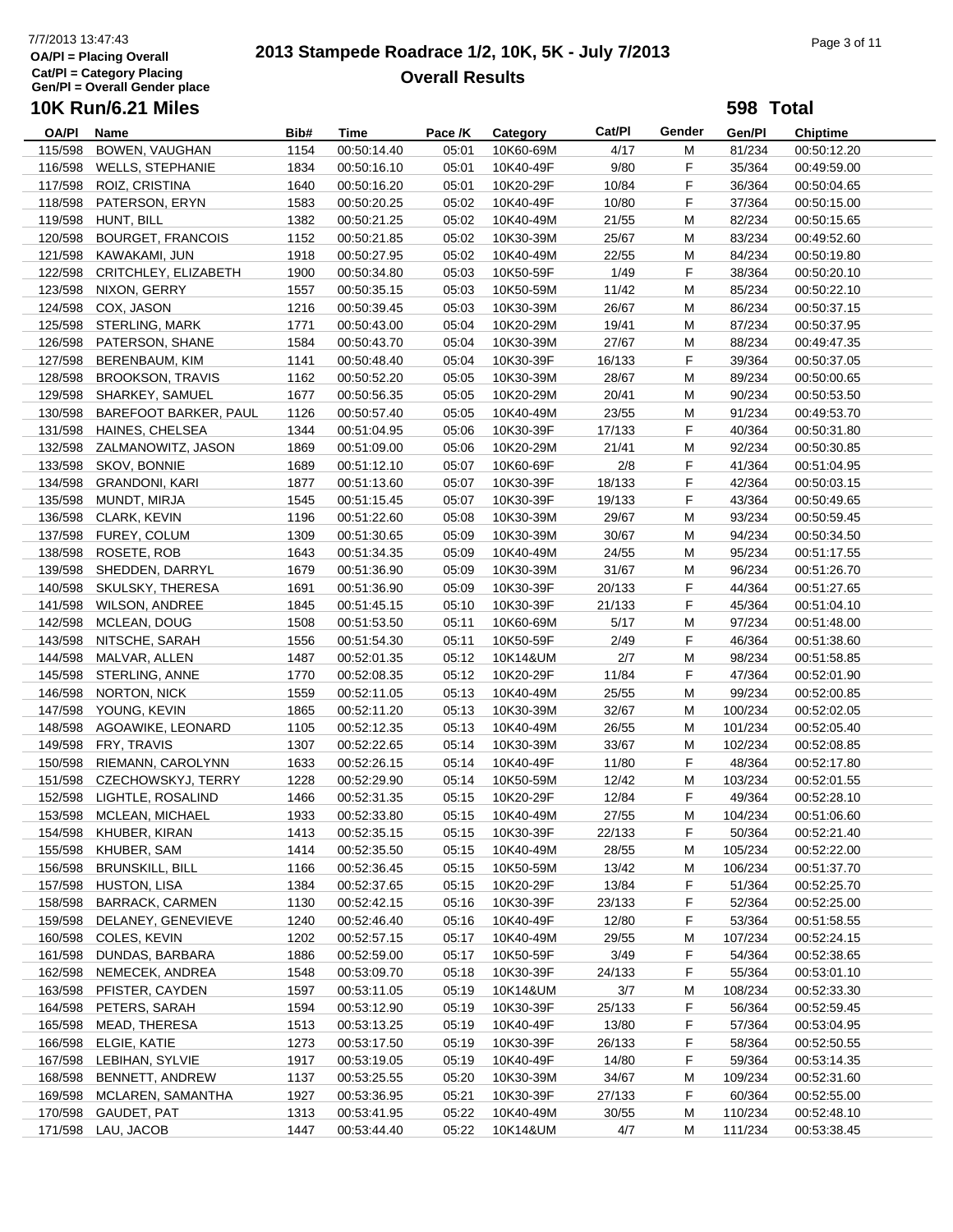#### **OA/Pl = Placing Overall Cat/Pl = Category Placing Gen/Pl = Overall Gender place 10K Run/6.21 Miles**

# 7/7/2013 13:47:44<br> **2013 Stampede Roadrace 1/2, 10K, 5K - July 7/2013** Page 4 of 11 **Overall Results**

**598 Total**

#### **OA/Pl Name Bib# Time Category Cat/Pl Gen/Pl Chiptime** Pace /K Category Cat/Pl Gender 172/598 KEELING, JAMES 1410 00:53:45.50 05:22 10K50-59M 14/42 M 112/234 00:52:27.60 173/598 SCHLAUCH, JENNY 1906 00:53:48.80 05:22 10K30-39F 28/133 F 61/364 00:53:19.90 174/598 CHRISTOFFERSEN, MICHELLE 1192 00:53:51.05 05:23 10K40-49F 15/80 F 62/364 00:53:45.30 175/598 CARLE, TINA 1178 00:53:56.75 05:23 10K30-39F 29/133 F 63/364 00:53:23.55 176/598 BROWN, MICHELLE 1164 00:53:57.90 05:23 10K30-39F 30/133 F 64/364 00:53:32.90 177/598 WOOD STEVENSON, NANLEE 1853 00:54:01.05 05:24 10K40-49F 16/80 F 65/364 00:53:55.00 178/598 WONG, CAMELIA 1848 00:54:01.10 05:24 10K40-49F 17/80 F 66/364 00:53:55.45 179/598 THEROUX, MICHAEL 1793 00:54:08.95 05:24 10K40-49M 31/55 M 113/234 00:53:37.00 180/598 ELLIOTT, JUDITH 1281 00:54:11.70 05:25 10K50-59F 4/49 F 67/364 00:53:55.15 181/598 EAST, ISABELLE 1270 00:54:11.75 05:25 10K14&UF 1/5 F 68/364 00:54:10.60 182/598 WESA, BRENDA 1835 00:54:14.00 05:25 10K40-49F 18/80 F 69/364 00:53:58.85 183/598 SIMPSON, ROB 1685 00:54:17.75 05:25 10K40-49M 32/55 M 114/234 00:54:02.00 184/598 YELLIN, ALLAN 1861 00:54:18.75 05:25 10K60-69M 6/17 M 115/234 00:53:58.70 185/598 HALPENNY, CURT 1346 00:54:19.60 05:25 10K50-59M 15/42 M 116/234 00:53:59.20 186/598 CRAIG, MELANIE 1218 00:54:19.70 05:25 10K20-29F 14/84 F 70/364 00:53:47.80 187/598 BOYER, KEVIN 1156 00:54:21.05 05:26 10K40-49M 33/55 M 117/234 00:53:56.90 188/598 MCMANUS, DAN 1511 00:54:27.75 05:26 10K40-49M 34/55 M 118/234 00:53:55.30 189/598 SMITH, KEVIN 1694 00:54:33.85 05:27 10K50-59M 16/42 M 119/234 00:54:12.50 190/598 CONDIE, JANE 1205 00:54:42.50 05:28 10K20-29F 15/84 F 71/364 00:54:06.85 191/598 DUECK, WARREN 1898 00:54:53.70 05:29 10K50-59M 17/42 M 120/234 00:54:12.05 192/598 WIEBE, WARREN 1842 00:54:55.05 05:29 10K50-59M 18/42 M 121/234 00:54:42.55 193/598 MACDONALD, ANGELA 1874 00:54:55.45 05:29 10K40-49F 19/80 F 72/364 00:52:17.25 194/598 GORMAN, WESLEY 1332 00:54:55.55 05:29 10K50-59M 19/42 M 122/234 00:54:42.40 195/598 LAGROU, LISA 1437 00:54:59.15 05:29 10K30-39F 31/133 F 73/364 00:54:44.80 196/598 LOWE, JEAN-PAUL 1911 00:54:59.65 05:29 10K20-29M 22/41 M 123/234 00:54:17.50 197/598 MACGILLIVRAY, JAY 1484 00:55:02.55 05:30 10K40-49M 35/55 M 124/234 00:54:46.05 198/598 FOWLER, WILLIAM 1897 00:55:07.05 05:30 10K50-59M 20/42 M 125/234 00:54:33.10 199/598 KAWUCHA, KAREN 1409 00:55:07.25 05:30 10K40-49F 20/80 F 74/364 00:54:37.75 200/598 PISKO, MATT 1605 00:55:10.05 05:31 10K30-39M 35/67 M 126/234 00:54:01.25 201/598 OCONNELL, KEITH 1565 00:55:13.90 05:31 10K30-39M 36/67 M 127/234 00:55:10.80 202/598 MACDONALD, PAUL 1481 00:55:16.90 05:31 10K20-29M 23/41 M 128/234 00:55:04.05 203/598 WILLIAMSON, BARBARA 1902 00:55:19.05 05:31 10K50-59F 5/49 F 75/364 00:55:10.50 204/598 LEMKES, DAWN 1461 00:55:21.35 05:32 10K40-49F 21/80 F 76/364 00:54:55.55 205/598 HELSEN, GWEN 1362 00:55:35.05 05:33 10K30-39F 32/133 F 77/364 00:55:19.50 206/598 MCKEEN, DOUG 1504 00:55:35.95 05:33 10K40-49M 36/55 M 129/234 00:54:59.15 207/598 CHRISTENSEN, JANIS 1189 00:55:35.95 05:33 10K40-49F 22/80 F 78/364 00:55:00.20 208/598 VALGE, EVELYN 1810 00:55:40.65 05:34 10K50-59F 6/49 F 79/364 00:55:17.80 209/598 SPIELMAN, ANDREW 1757 00:55:42.95 05:34 10K20-29M 24/41 M 130/234 00:54:09.30 210/598 BARKER, CAMERON 1127 00:55:45.60 05:34 10K14&UM 5/7 M 131/234 00:55:37.45 211/598 GRAHAM, TIMOTHY 1333 00:55:46.15 05:34 10K30-39M 37/67 M 132/234 00:54:44.65 212/598 DROUILLARD, KIM 1259 00:55:49.90 05:34 10K30-39F 33/133 F 80/364 00:55:26.45 213/598 BLACKER, WILLOW 1149 00:56:03.40 05:36 10K20-29F 16/84 F 81/364 00:55:11.20 214/598 SCOTT, ERIN 1665 00:56:04.40 05:36 10K20-29F 17/84 F 82/364 00:55:50.30 215/598 UYS, RUAN 1807 00:56:05.90 05:36 10K30-39M 38/67 M 133/234 00:55:42.05 216/598 SILVESTRI, JOSEPHINE 1682 00:56:07.55 05:36 10K30-39F 34/133 F 83/364 00:54:59.00 217/598 SULLIVAN, KELLY 1784 00:56:09.40 05:36 10K40-49F 23/80 F 84/364 00:55:56.50 218/598 WESA, KEVIN 1882 00:56:11.05 05:37 10K50-59M 21/42 M 134/234 00:55:56.65 219/598 PYKERMAN, KAREN 1619 00:56:15.45 05:37 10K20-29F 18/84 F 85/364 00:56:02.80 220/598 WEININGER, JENNIFER 1394 00:56:17.40 05:37 10K30-39F 35/133 F 86/364 00:55:23.95 221/598 NISHIHATA, ELAINE 1555 00:56:18.00 05:37 10K40-49F 24/80 F 87/364 00:56:10.00 222/598 SMITH, VAUGHN 1697 00:56:22.85 05:38 10K20-29M 25/41 M 135/234 00:55:48.55 223/598 CARR, CHRIS 1181 00:56:25.00 05:38 10K30-39M 39/67 M 136/234 00:56:05.65 224/598 DOUCETTE, MARCEL 1253 00:56:33.00 05:39 10K30-39M 40/67 M 137/234 00:55:14.45 225/598 HUYNH, HOA 1387 00:56:34.40 05:39 10K30-39F 36/133 F 88/364 00:55:25.65 226/598 LAMBERT, SEAN 1442 00:56:42.05 05:40 10K40-49M 37/55 M 138/234 00:55:54.10

227/598 BOYCHUK, BOB 1155 00:56:45.55 05:40 10K50-59M 22/42 M 139/234 00:56:20.00 228/598 MOREY, VALERIE 1535 00:56:45.65 05:40 10K30-39F 37/133 F 89/364 00:56:20.80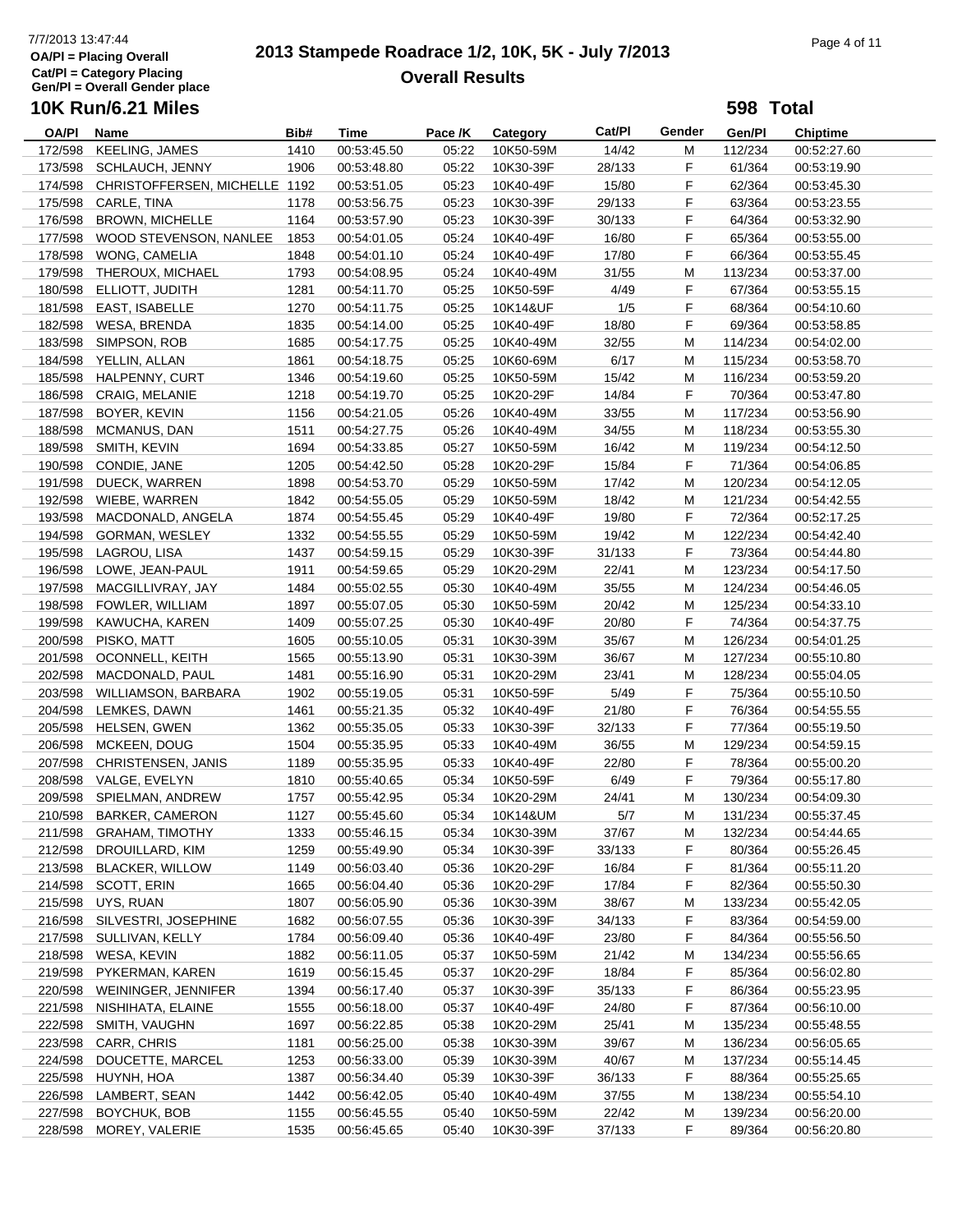# 7/7/2013 13:47:44<br> **2013 Stampede Roadrace 1/2, 10K, 5K - July 7/2013** Page 5 of 11 **Overall Results**

**598 Total**

| OA/PI              | Name                        | Bib# | Time        | Pace /K | Category               | Cat/Pl | Gender | Gen/Pl  | <b>Chiptime</b> |
|--------------------|-----------------------------|------|-------------|---------|------------------------|--------|--------|---------|-----------------|
| 229/598            | HUSSAINI, YASER             | 1383 | 00:56:46.35 | 05:40   | 10K30-39M              | 41/67  | М      | 140/234 | 00:55:42.95     |
| 230/598            | THERRIEN, MOLLY             | 1794 | 00:56:47.55 | 05:40   | 10K30-39F              | 38/133 | F      | 90/364  | 00:56:28.35     |
| 231/598            | ANDERSON, TANIS             | 1112 | 00:56:48.90 | 05:40   | 10K30-39F              | 39/133 | F      | 91/364  | 00:56:19.95     |
| 232/598            | <b>BOIVIN, SYLVIE</b>       | 1150 | 00:56:51.05 | 05:41   | 10K50-59F              | 7/49   | F      | 92/364  | 00:56:35.70     |
| 233/598            | UYS, CLOETE                 | 1806 | 00:56:52.70 | 05:41   | 10K50-59M              | 23/42  | М      | 141/234 | 00:56:24.45     |
| 234/598            | LUKINUK, ELIZABETH          | 1477 | 00:56:54.45 | 05:41   | 10K30-39F              | 40/133 | F      | 93/364  | 00:56:09.70     |
|                    | 235/598 LAFOND, JAY         | 1876 | 00:56:54.70 | 05:41   | 10K20-29M              | 26/41  | М      | 142/234 | 00:55:55.45     |
| 236/598            | <b>WATTIE, LORRAINE</b>     | 1831 | 00:56:56.95 | 05:41   | 10K40-49F              | 25/80  | F      | 94/364  | 00:56:26.90     |
| 237/598            | WOOD, NICK                  | 1852 | 00:56:57.70 | 05:41   | 10K40-49M              | 38/55  | М      | 143/234 | 00:56:35.35     |
| 238/598            | SEARS, BRAD                 | 1916 | 00:57:00.40 | 05:42   | 10K30-39M              | 42/67  | М      | 144/234 | 00:56:44.95     |
|                    | 239/598 WACHAL, RYAN        | 1821 | 00:57:00.50 | 05:42   | 10K30-39M              | 43/67  | M      | 145/234 | 00:55:27.55     |
| 240/598            | <b>SEARS, ANDREW</b>        | 1668 | 00:57:01.45 | 05:42   | 10K30-39M              | 44/67  | M      | 146/234 | 00:56:46.10     |
| 241/598            | CHRISTENSEN, SHERRY         | 1190 | 00:57:02.25 | 05:42   | 10K50-59F              | 8/49   | F      | 95/364  | 00:56:55.00     |
| 242/598            | MCCANN, CLARE               | 1493 | 00:57:03.25 | 05:42   | 10K30-39F              | 41/133 | F      | 96/364  | 00:56:27.55     |
| 243/598            | <b>WORKUN, RACHEL</b>       | 1854 | 00:57:04.65 | 05:42   | 10K30-39F              | 42/133 | F      | 97/364  | 00:56:41.85     |
| 244/598            | <b>WORKUN, SHANE</b>        | 1855 | 00:57:04.95 | 05:42   | 10K40-49M              | 39/55  | М      | 147/234 | 00:56:41.85     |
| 245/598            | <b>GORDON, GEOFFREY</b>     | 1331 | 00:57:06.75 | 05:42   | 10K40-49M              | 40/55  | М      | 148/234 | 00:56:18.10     |
| 246/598            | ELLIOTT, ALBERT             | 1278 | 00:57:08.20 | 05:42   | 10K50-59M              | 24/42  | М      | 149/234 | 00:56:46.15     |
| 247/598            | SAEGER, SIMONE              | 1651 | 00:57:13.20 | 05:43   | 10K40-49F              | 26/80  | F      | 98/364  | 00:56:58.90     |
| 248/598            | PETRIN, KAITLYN             | 1595 | 00:57:14.85 | 05:43   | 10K20-29F              | 19/84  | F      | 99/364  | 00:56:53.35     |
| 249/598            | JONGMANS, LINDSEY           | 1400 | 00:57:15.05 | 05:43   | 10K20-29F              | 20/84  | F      | 100/364 | 00:56:12.60     |
| 250/598            | SAMSON, MARCO               | 1655 | 00:57:16.25 | 05:43   | 10K30-39M              | 45/67  | M      | 150/234 | 00:56:41.20     |
| 251/598            | LEACH, ELEANOR              | 1451 | 00:57:16.40 | 05:43   | 10K30-39F              | 43/133 | F      | 101/364 | 00:56:41.50     |
| 252/598            | SINCLAIR, MATT              | 1648 | 00:57:16.95 | 05:43   | 10K20-29M              | 27/41  | M      | 151/234 | 00:56:55.45     |
| 253/598            | LAMB-FAUQUIER, ERIN         | 1441 | 00:57:19.80 | 05:43   | 10K30-39F              | 44/133 | F      | 102/364 | 00:57:04.05     |
| 254/598            | JONGMANS, JEFF              | 1399 | 00:57:19.95 | 05:43   | 10K50-59M              | 25/42  | М      | 152/234 | 00:56:17.40     |
| 255/598            | MCINTOSH, RALPH             | 1502 | 00:57:21.10 | 05:44   | 10K50-59M              | 26/42  | M      | 153/234 |                 |
| 256/598            | HALL, RANDALL               | 1345 | 00:57:21.90 | 05:44   |                        | 27/42  | M      | 154/234 | 00:56:34.10     |
| 257/598            | <b>KLASSEN, SCOTT</b>       | 1416 | 00:57:23.35 | 05:44   | 10K50-59M<br>10K30-39M | 46/67  | М      |         | 00:57:05.85     |
|                    |                             |      |             |         |                        |        |        | 155/234 | 00:57:09.90     |
| 258/598            | POWELL, ADAM                | 1612 | 00:57:24.40 | 05:44   | 10K14&UM               | 6/7    | М<br>F | 156/234 | 00:56:52.60     |
| 259/598<br>260/598 | MACDONALD-GRAY, BETH        | 1885 | 00:57:26.80 | 05:44   | 10K50-59F              | 9/49   |        | 103/364 | 00:57:14.60     |
|                    | PERCIVAL, DONNA             | 1588 | 00:57:41.35 | 05:46   | 10K50-59F              | 10/49  | F      | 104/364 | 00:57:30.20     |
| 261/598            | <b>BRYDLE, GRANT</b>        | 1167 | 00:57:45.75 | 05:46   | 10K60-69M              | 7/17   | М      | 157/234 | 00:57:34.70     |
| 262/598            | WALDNER, JENNY              | 1823 | 00:57:47.40 | 05:46   | 10K20-29F              | 21/84  | F      | 105/364 | 00:55:06.50     |
| 263/598            | STEWART, JIM                | 1777 | 00:57:53.70 | 05:47   | 10K30-39M              | 47/67  | M      | 158/234 | 00:57:49.55     |
| 264/598            | SCHNEIDER, RIA              | 1663 | 00:57:55.30 | 05:47   | 10K30-39F              | 45/133 | F      | 106/364 | 00:57:43.50     |
| 265/598            | THORPE, JENNY               | 1799 | 00:57:56.95 | 05:47   | 10K40-49F              | 27/80  | F      | 107/364 | 00:57:20.90     |
| 266/598            | REYNOLDS, VERED             | 1630 | 00:57:57.35 | 05:47   | 10K30-39F              | 46/133 | F.     | 108/364 | 00:57:44.90     |
|                    | 267/598 SOUCHOTTE, LAURIE   | 1756 | 00:58:02.05 | 05:48   | 10K30-39F              | 47/133 | F      | 109/364 | 00:57:51.60     |
|                    | 268/598 FORD, TOM           | 1304 | 00:58:08.15 | 05:48   | 10K60-69M              | 8/17   | м      | 159/234 | 00:57:36.85     |
| 269/598            | <b>JOHNSTON, RICKI</b>      | 1397 | 00:58:08.85 | 05:48   | 10K40-49F              | 28/80  | F      | 110/364 | 00:57:37.10     |
| 270/598            | <b>GLOVER, SHANNON</b>      | 1326 | 00:58:09.50 | 05:48   | 10K40-49F              | 29/80  | F      | 111/364 | 00:57:38.65     |
| 271/598            | MONTGOMERY-ANDERS, STEEN532 |      | 00:58:11.85 | 05:49   | 10K50-59M              | 28/42  | M      | 160/234 | 00:57:41.60     |
| 272/598            | SNOW, ALISON                | 1937 | 00:58:16.85 | 05:49   | 10K30-39F              | 48/133 | F      | 112/364 | 00:57:50.95     |
| 273/598            | POULOS, TARA                | 1609 | 00:58:19.40 | 05:49   | 10K40-49F              | 30/80  | F      | 113/364 | 00:57:53.15     |
| 274/598            | DEERHAWKE, PHOENIX          | 1239 | 00:58:24.95 | 05:50   | 10K30-39F              | 49/133 | F      | 114/364 | 00:57:28.10     |
|                    | 275/598 ANDERSON, JAMIE     | 1110 | 00:58:25.05 | 05:50   | 10K30-39F              | 50/133 | F      | 115/364 | 00:57:54.60     |
| 276/598            | LEBLANC, ERIN               | 1454 | 00:58:25.45 | 05:50   | 10K30-39F              | 51/133 | F      | 116/364 | 00:57:17.65     |
| 277/598            | DIRKS, DORIS                | 1892 | 00:58:30.35 | 05:51   | 10K40-49F              | 31/80  | F      | 117/364 | 00:58:21.55     |
| 278/598            | CORSALE, EMILY              | 1212 | 00:58:32.90 | 05:51   | 10K30-39F              | 52/133 | F      | 118/364 | 00:58:10.65     |
| 279/598            | DOCHSTADER, KATE            | 1249 | 00:58:37.10 | 05:51   | 10K30-39F              | 53/133 | F      | 119/364 | 00:58:11.35     |
| 280/598            | HEFFERNAN, KATHERINE        | 1360 | 00:58:45.35 | 05:52   | 10K20-29F              | 22/84  | F      | 120/364 | 00:57:36.50     |
| 281/598            | MCDUFF, CORIE               | 1211 | 00:58:47.30 | 05:52   | 10K30-39F              | 54/133 | F      | 121/364 | 00:58:16.70     |
| 282/598            | MONTGOMERY-ANDERS, STEPHANS |      | 00:58:47.55 | 05:52   | 10K20-29M              | 28/41  | M      | 161/234 | 00:58:16.85     |
| 283/598            | <b>GERMAN, VICTORIA</b>     | 1319 | 00:58:58.30 | 05:53   | 10K40-49F              | 32/80  | F      | 122/364 | 00:58:14.10     |
| 284/598            | DRIEDGER, VAL               | 1258 | 00:59:03.35 | 05:54   | 10K40-49F              | 33/80  | F      | 123/364 | 00:58:44.80     |
|                    | 285/598 VAREY, JENNIFER     | 1813 | 00:59:05.10 | 05:54   | 10K40-49F              | 34/80  | F.     | 124/364 | 00:58:21.60     |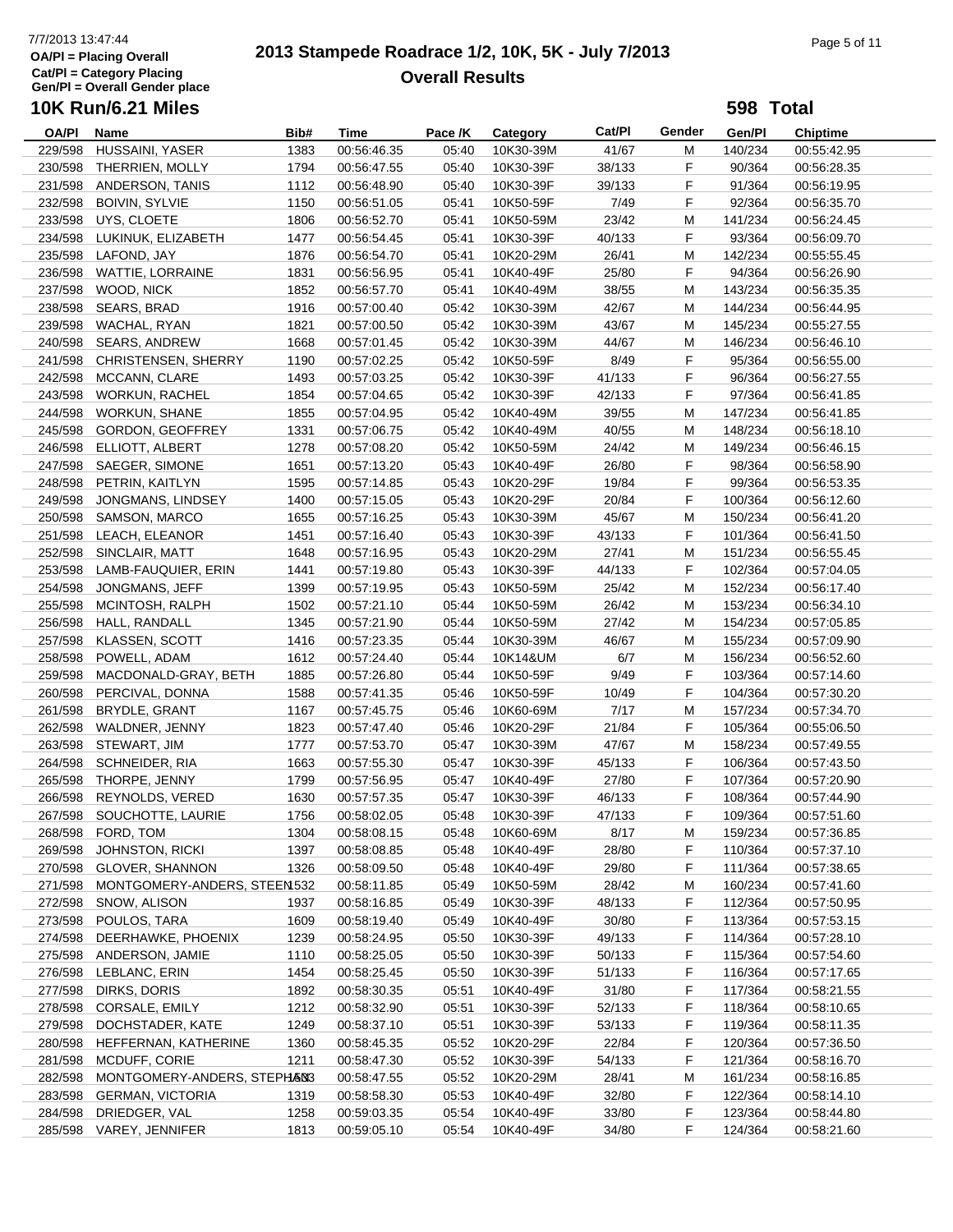# 7/7/2013 13:47:45<br> **2013 Stampede Roadrace 1/2, 10K, 5K - July 7/2013** Page 6 of 11 **Overall Results**

**598 Total**

| OA/PI   | Name                      | Bib#         | Time        | Pace /K | Category  | Cat/Pl | Gender | Gen/Pl  | <b>Chiptime</b> |
|---------|---------------------------|--------------|-------------|---------|-----------|--------|--------|---------|-----------------|
| 286/598 | ROWLAND, CHERYL           | 1646         | 00:59:06.25 | 05:54   | 10K20-29F | 23/84  | F      | 125/364 | 00:57:47.70     |
| 287/598 | CARRIER, ALEX-ANNE        | 1182         | 00:59:06.95 | 05:54   | 10K15-19F | 2/4    | F      | 126/364 | 00:58:00.75     |
| 288/598 | CLARK, HILARY             | 1194         | 00:59:07.00 | 05:54   | 10K20-29F | 24/84  | F      | 127/364 | 00:57:49.35     |
| 289/598 | FAIRFIELD, STEPHANIE      | 1288         | 00:59:07.50 | 05:54   | 10K20-29F | 25/84  | F      | 128/364 | 00:58:22.20     |
| 290/598 | <b>KEMP, ANITA</b>        | 1412         | 00:59:07.50 | 05:54   | 10K40-49F | 35/80  | F      | 129/364 | 00:58:41.40     |
| 291/598 | TOMEI, RACHEL             | 1802         | 00:59:10.75 | 05:55   | 10K20-29F | 26/84  | F      | 130/364 | 00:58:28.95     |
| 292/598 | MCCRACKEN, KIM            | 1496         | 00:59:11.90 | 05:55   | 10K20-29M | 29/41  | М      | 162/234 | 00:58:29.90     |
| 293/598 | DIMINI, CARRIE            | 1248         | 00:59:12.00 | 05:55   | 10K20-29M | 30/41  | M      | 163/234 | 00:58:29.95     |
| 294/598 | GOODFELLOW, MEAGHAN       | 1329         | 00:59:18.35 | 05:55   | 10K20-29F | 27/84  | F      | 131/364 | 00:58:09.80     |
| 295/598 | PHALEN, LINDA             | 1928         | 00:59:19.80 | 05:55   | 10K50-59F | 11/49  | F      | 132/364 | 00:58:38.65     |
| 296/598 | SADLER, JONATHAN          | 1649         | 00:59:23.45 | 05:56   | 10K60-69M | 9/17   | М      | 164/234 | 00:59:03.60     |
| 297/598 | <b>CROOKS, MARGO</b>      | 1223         | 00:59:26.85 | 05:56   | 10K40-49F | 36/80  | F      | 133/364 | 00:58:12.25     |
| 298/598 | DONATO, ADRIANNA          | 1915         | 00:59:27.35 | 05:56   | 10K40-49F | 37/80  | F      | 134/364 | 00:59:17.00     |
| 299/598 | FRY, CARA                 | 1306         | 00:59:33.30 | 05:57   | 10K30-39F | 55/133 | F      | 135/364 | 00:59:18.65     |
| 300/598 | CRAMER, DAYLE             | 1220         | 00:59:35.85 | 05:57   | 10K30-39F | 56/133 | F      | 136/364 | 00:58:39.55     |
| 301/598 | O'RAE, AMANDA             | 1563         | 00:59:37.80 | 05:57   | 10K30-39F | 57/133 | F      | 137/364 | 00:58:29.80     |
| 302/598 | PASIEKA, JANICE           | 1579         | 00:59:41.05 | 05:58   | 10K50-59F | 12/49  | F      | 138/364 | 00:59:13.80     |
| 303/598 | MCGURK, HEIDI             | 1500         | 00:59:41.55 | 05:58   | 10K40-49F | 38/80  | F      | 139/364 | 00:58:51.40     |
| 304/598 | PETURSSON, TANNIS         | 1908         | 00:59:42.60 | 05:58   | 10K50-59F | 13/49  | F      | 140/364 | 00:59:00.55     |
| 305/598 | PETURSSON, CHRISTINE      | 1907         | 00:59:42.60 | 05:58   | 10K20-29F | 28/84  | F      | 141/364 | 00:59:00.60     |
| 306/598 | FITZPATRICK, AMY          | 1297         | 00:59:49.75 | 05:58   | 10K20-29F | 29/84  | F      | 142/364 | 00:58:50.00     |
| 307/598 | MONTGOMERY, KIM           | 1531         | 00:59:50.35 | 05:59   | 10K20-29F | 30/84  | F      | 143/364 | 00:59:25.90     |
| 308/598 | HUTCHISON, LAURIE         | 1386         | 00:59:53.80 | 05:59   | 10K50-59F | 14/49  | F      | 144/364 | 00:58:53.25     |
| 309/598 | <b>BESWICK, SAVITA</b>    | 1146         | 00:59:58.40 | 05:59   | 10K30-39F | 58/133 | F      | 145/364 | 00:58:33.55     |
| 310/598 | <b>BROWN, SUSAN</b>       |              | 00:59:59.30 | 05:59   | 10K40-49F | 39/80  | F      | 146/364 | 00:58:43.95     |
| 311/598 | CREARY, SHANNYN           | 1165<br>1222 |             |         |           | 59/133 | F      |         |                 |
|         |                           |              | 01:00:02.30 | 06:00   | 10K30-39F |        | F      | 147/364 | 00:59:39.85     |
| 312/598 | HUME, CATHY               | 1381         | 01:00:06.55 | 06:00   | 10K50-59F | 15/49  | M      | 148/364 | 00:59:05.40     |
| 313/598 | CRAMER, ALLAN             | 1219         | 01:00:12.90 | 06:01   | 10K30-39M | 48/67  |        | 165/234 | 00:59:44.95     |
| 314/598 | YOUNGER, BRIAN            | 1866         | 01:00:13.30 | 06:01   | 10K50-59M | 29/42  | М      | 166/234 | 00:59:32.10     |
| 315/598 | MACNEIL, SHEENA           | 1875         | 01:00:14.65 | 06:01   | 10K20-29F | 31/84  | F      | 149/364 | 01:00:01.60     |
| 316/598 | KANJI, YASMIN             | 1404         | 01:00:19.45 | 06:01   | 10K50-59F | 16/49  | F      | 150/364 | 00:59:59.40     |
| 317/598 | BEEHARRY, NEENA           | 1136         | 01:00:22.15 | 06:02   | 10K30-39F | 60/133 | F      | 151/364 | 01:00:04.80     |
| 318/598 | ROSCA, ELVIRA             | 1642         | 01:00:36.00 | 06:03   | 10K30-39F | 61/133 | F      | 152/364 | 01:00:01.70     |
| 319/598 | WHITE, MITCHELL           | 1930         | 01:00:36.05 | 06:03   | 10K40-49M | 41/55  | М      | 167/234 | 00:59:59.85     |
| 320/598 | <b>BEST, PETER</b>        | 1144         | 01:00:39.45 | 06:03   | 10K40-49M | 42/55  | М      | 168/234 | 00:59:32.00     |
| 321/598 | SAVISKOFF, CHRISTINA      | 1658         | 01:00:39.65 | 06:03   | 10K30-39F | 62/133 | F      | 153/364 | 01:00:28.10     |
| 322/598 | NG, PRISCILLA             | 1554         | 01:00:39.85 | 06:03   | 10K20-29F | 32/84  | F      | 154/364 | 00:59:55.70     |
| 323/598 | BRADLEY, JAY              | 1158         | 01:00:46.05 | 06:04   | 10K60-69M | 10/17  | M      | 169/234 | 00:59:56.60     |
|         | 324/598 FIELD, STEVE      | 1293         | 01:00:49.60 | 06:04   | 10K50-59M | 30/42  | M      | 170/234 | 00:59:32.80     |
|         | 325/598 RIENDEAU, MARNEY  | 1628         | 01:00:54.55 | 06:05   | 10K50-59F | 17/49  | F      | 155/364 | 01:00:30.70     |
| 326/598 | GAUDET, GREG              | 1312         | 01:00:54.65 | 06:05   | 10K50-59M | 31/42  | M      | 171/234 | 01:00:31.80     |
| 327/598 | POWELL, MARIA             | 1699         | 01:01:00.50 | 06:06   | 10K40-49F | 40/80  | F      | 156/364 | 01:00:43.90     |
| 328/598 | KHULLER, JESSICA          | 1910         | 01:01:05.15 | 06:06   | 10K30-39F | 63/133 | F      | 157/364 | 01:00:12.40     |
| 329/598 | PARKER, NAOMI             | 1578         | 01:01:09.60 | 06:06   | 10K30-39F | 64/133 | F      | 158/364 | 01:00:31.60     |
| 330/598 | KOKOTT, RYAN              | 1421         | 01:01:09.75 | 06:06   | 10K40-49M | 43/55  | M      | 172/234 | 01:01:09.75     |
| 331/598 | HILDEBRANDT, KURTIS       | 1366         | 01:01:10.95 | 06:07   | 10K40-49M | 44/55  | M      | 173/234 | 01:00:03.80     |
| 332/598 | TAYLOR, JEFF              | 1790         | 01:01:11.85 | 06:07   | 10K50-59M | 32/42  | M      | 174/234 | 01:00:08.50     |
| 333/598 | OGRINS, AUSTIN            | 1566         | 01:01:14.20 | 06:07   | 10K20-29F | 33/84  | F      | 159/364 | 01:00:52.50     |
| 334/598 | DUHAULT, TERRA            | 1260         | 01:01:20.60 | 06:08   | 10K20-29F | 34/84  | F      | 160/364 | 01:00:49.30     |
| 335/598 | SIU, MARIA                | 1687         | 01:01:22.15 | 06:08   | 10K30-39F | 65/133 | F      | 161/364 | 01:01:09.30     |
| 336/598 | STEVENSON, KIM            | 1774         | 01:01:32.15 | 06:09   | 10K40-49F | 41/80  | F      | 162/364 | 01:01:25.30     |
| 337/598 | PATEL, TUSHAR             | 1582         | 01:01:36.20 | 06:09   | 10K30-39M | 49/67  | M      | 175/234 | 01:00:10.10     |
| 338/598 | ELLERGODT, BRENT          | 1276         | 01:01:36.25 | 06:09   | 10K40-49M | 45/55  | M      | 176/234 | 01:00:37.25     |
| 339/598 | BORGER, TAY               | 1151         | 01:01:36.75 | 06:09   | 10K15-19F | 3/4    | F      | 163/364 | 01:00:50.40     |
| 340/598 | VERVILLE, CANDACE         | 1816         | 01:01:37.80 | 06:09   | 10K20-29F | 35/84  | F      | 164/364 | 01:00:45.15     |
| 341/598 | <b>WORTHINGTON, JULIE</b> | 1856         | 01:01:39.90 | 06:09   | 10K30-39F | 66/133 | F      | 165/364 | 01:00:27.65     |
| 342/598 | QUINN, KRIS               | 1621         | 01:01:46.35 | 06:10   | 10K30-39M | 50/67  | M      | 177/234 | 01:01:27.80     |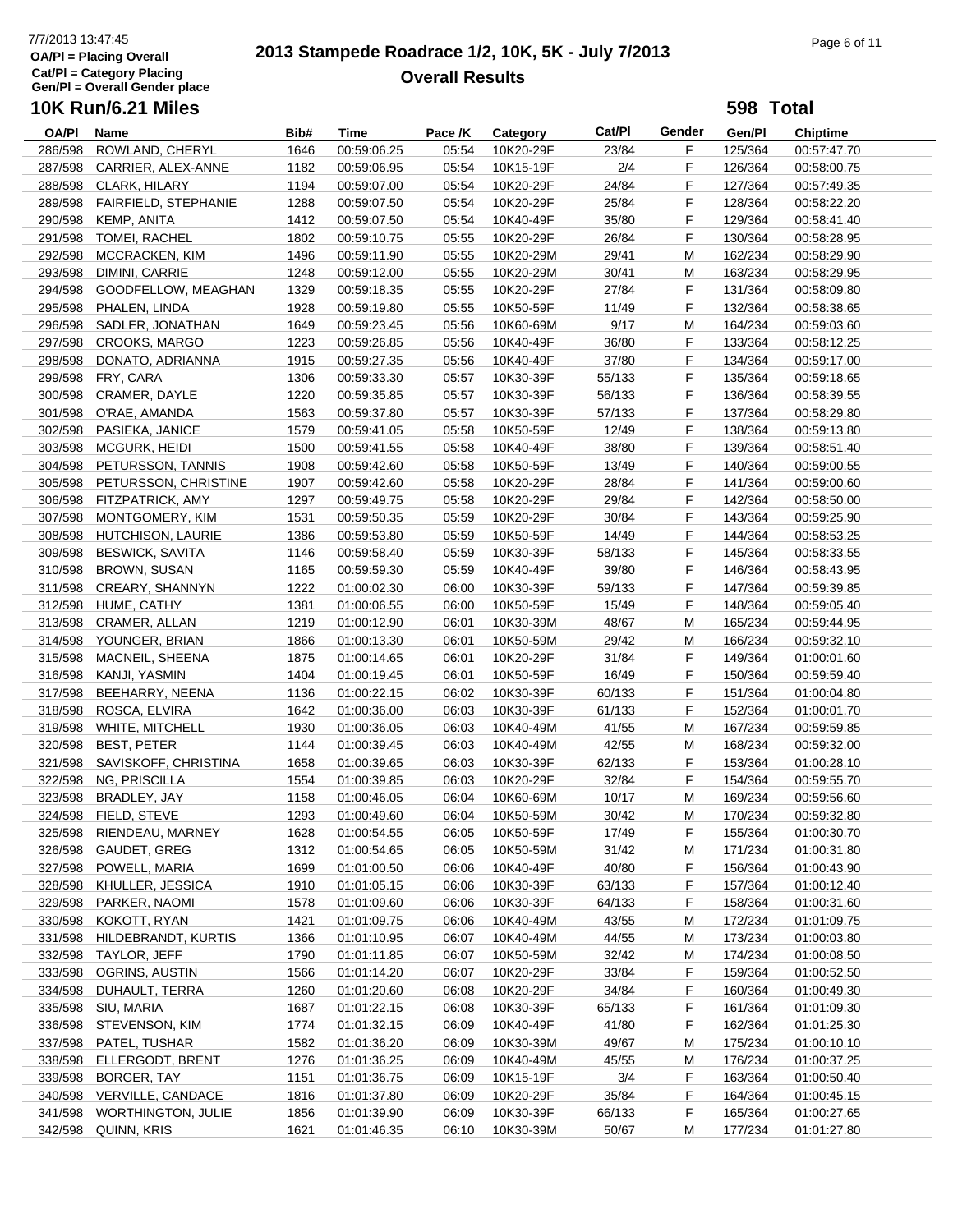# 7/7/2013 13:47:45<br> **2013 Stampede Roadrace 1/2, 10K, 5K - July 7/2013** Page 7 of 11 **Overall Results**

|         | <b>10K Run/6.21 Miles</b>  |      |             |         |                 |        |        | 598 Total |                            |
|---------|----------------------------|------|-------------|---------|-----------------|--------|--------|-----------|----------------------------|
| OA/PI   | Name                       | Bib# | Time        | Pace /K | Category        | Cat/PI | Gender | Gen/PI    | <b>Chiptime</b>            |
| 343/598 | VERVILLE, CAIRA            | 1815 | 01:01:50.05 | 06:11   | 10K20-29F       | 36/84  | F      | 166/364   | 01:00:57.30                |
| 344/598 | ANDERSON, LAUREN           | 1111 | 01:01:52.30 | 06:11   | 10K30-39F       | 67/133 | F      | 167/364   | 01:01:02.65                |
| 345/598 | JORGENSEN, SUSAN           | 1402 | 01:01:52.30 | 06:11   | 10K30-39F       | 68/133 | F      | 168/364   | 01:01:03.25                |
| 346/598 | HILLIER, BRETT             | 1368 | 01:01:54.50 | 06:11   | 10K30-39M       | 51/67  | М      | 178/234   | 01:00:45.85                |
| 347/598 | <b>BERQUIST, DANA</b>      | 1143 | 01:01:55.60 | 06:11   | 10K20-29F       | 37/84  | F      | 169/364   | 01:01:26.85                |
| 348/598 | GAMACHE, KARINA            | 1311 | 01:01:59.10 | 06:11   | 10K30-39F       | 69/133 | F      | 170/364   | 01:01:24.05                |
| 349/598 | MILLIGAN, IRENE            | 1524 | 01:02:00.20 | 06:12   | 10K50-59F       | 18/49  | F      | 171/364   | 01:00:58.70                |
| 350/598 | PEDLAR, MATTHEW            | 1586 | 01:02:06.30 | 06:12   | 10K30-39M       | 52/67  | М      | 179/234   | 01:01:49.55                |
| 351/598 | REEVE, REBECCA             | 1625 | 01:02:13.25 | 06:13   | 10K30-39F       | 70/133 | F      | 172/364   | 01:00:49.10                |
| 352/598 | CULBERT, LINDSAY           | 1225 | 01:02:21.55 | 06:14   | 10K20-29F       | 38/84  | F      | 173/364   | 01:01:29.10                |
| 353/598 | <b>GUZMAN, NORMA</b>       | 1342 | 01:02:23.15 | 06:14   | 10K40-49F       | 42/80  | F      | 174/364   | 01:02:11.20                |
| 354/598 | WARRINER, JENNIFER         | 1828 | 01:02:25.30 | 06:14   | 10K30-39F       | 71/133 | F      | 175/364   | 01:01:56.45                |
| 355/598 | HATFIELD, ANDREA           | 1357 | 01:02:28.35 | 06:14   | 10K30-39F       | 72/133 | F      | 176/364   | 01:02:11.20                |
| 356/598 | PEDLAR, AUBREY             | 1585 | 01:02:28.60 | 06:14   | 10K30-39F       | 73/133 | F      | 177/364   | 01:02:12.25                |
| 357/598 | DUTTON, CARLA              | 1263 | 01:02:35.15 | 06:15   | 10K40-49F       | 43/80  | F      | 178/364   | 01:02:17.25                |
| 358/598 | SHAW-WELDON, SHELLEY       | 1678 | 01:02:38.85 | 06:15   | 10K30-39F       | 74/133 | F      | 179/364   | 01:02:17.15                |
| 359/598 | ELLERGODT, CONNOR          | 1277 | 01:02:40.40 | 06:16   | 10K20-29M       | 31/41  | М      | 180/234   | 01:01:40.75                |
| 360/598 | ITO, YOSHIAKI              | 1390 | 01:02:40.95 | 06:16   | 10K70+M         | 1/1    | М      | 181/234   | 01:02:36.45                |
| 361/598 | FRANSHAM, SANDY            | 1909 | 01:02:41.50 | 06:16   | 10K40-49F       | 44/80  | F      | 180/364   | 01:02:18.65                |
| 362/598 | MUNOZ, LAURA               | 1546 | 01:02:42.10 | 06:16   | 10K30-39F       | 75/133 | F      | 181/364   | 01:02:19.05                |
| 363/598 | SCHAFFLAND, UTE            | 1661 | 01:02:46.95 | 06:16   | 10K50-59F       | 19/49  | F      | 182/364   | 01:01:46.25                |
| 364/598 | <b>GERLACH, KARIN</b>      | 1317 | 01:02:53.30 | 06:17   | 10K50-59F       | 20/49  | F      | 183/364   | 01:02:26.45                |
| 365/598 | O'HARA, CARRIE             | 1562 | 01:02:57.00 | 06:17   | 10K30-39F       | 76/133 | F      | 184/364   | 01:01:32.20                |
| 366/598 | OLSON, EMMA                | 1571 | 01:03:02.55 | 06:18   | 10K14&UF        | 2/5    | F      | 185/364   | 01:02:03.30                |
| 367/598 | OLSON, DON                 | 1570 | 01:03:02.60 | 06:18   | 10K60-69M       | 11/17  | M      | 182/234   | 01:02:03.10                |
| 368/598 | WONG, LIZ                  | 1849 | 01:03:03.25 | 06:18   | 10K20-29F       | 39/84  | F      | 186/364   |                            |
| 369/598 | WALLACE, KERRY             | 1825 | 01:03:05.85 | 06:18   | 10K50-59M       | 33/42  | M      | 183/234   | 01:02:33.25<br>01:01:59.95 |
| 370/598 | WALLACE, JAMIE             |      |             | 06:18   | 10K30-39F       | 77/133 | F      | 187/364   |                            |
|         |                            | 1824 | 01:03:06.15 |         |                 |        |        |           | 01:01:59.25                |
| 371/598 | RICHARDSON, CARA           | 1632 | 01:03:07.20 | 06:18   | 10K40-49F       | 45/80  | F      | 188/364   | 01:02:13.60                |
| 372/598 | FISHER, JOHN               | 1929 | 01:03:09.65 | 06:18   | 10K60-69M       | 12/17  | М      | 184/234   | 01:02:53.00                |
| 373/598 | <b>REGIER, CHASTITY</b>    | 1626 | 01:03:11.35 | 06:19   | 10K30-39F       | 78/133 | F      | 189/364   | 01:02:47.50                |
| 374/598 | FARNELL, JESSICA           | 1291 | 01:03:15.05 | 06:19   | 10K20-29F       | 40/84  | F      | 190/364   | 01:03:09.45                |
| 375/598 | THOMAS, NEDINE             | 1795 | 01:03:19.00 | 06:19   | 10K40-49F       | 46/80  | F      | 191/364   | 01:02:39.75                |
| 376/598 | ETRUW, EVELYN              | 1285 | 01:03:20.15 | 06:20   | 10K30-39F       | 79/133 | F      | 192/364   | 01:03:10.55                |
| 377/598 | STEIDL, MICHELLE           | 1766 | 01:03:20.95 | 06:20   | 10K30-39F       | 80/133 | F      | 193/364   | 01:02:48.25                |
| 378/598 | <b>BROOKER, SHANNON</b>    | 1673 | 01:03:21.25 | 06:20   | 10K30-39F       | 81/133 | F      | 194/364   | 01:02:30.00                |
|         | 379/598 CORBETT, TANIA     | 1161 | 01:03:21.65 | 06:20   | 10K40-49F       | 47/80  | F      | 195/364   | 01:02:29.55                |
|         | 380/598 KLASSEN, CHRISTINE | 1949 | 01:03:23.20 |         | 06:20 10K30-39F | 82/133 | F.     | 196/364   | 01:02:42.55                |
| 381/598 | EPP, KIMIKO                | 1284 | 01:03:26.55 | 06:20   | 10K30-39F       | 83/133 | F      | 197/364   | 01:03:05.70                |
| 382/598 | <b>WRIGHT, SHIRLEY</b>     | 1858 | 01:03:28.15 | 06:20   | 10K40-49F       | 48/80  | F      | 198/364   | 01:02:22.35                |
| 383/598 | CAMPBELL, SHERYL           | 1176 | 01:03:30.70 | 06:21   | 10K50-59F       | 21/49  | F      | 199/364   | 01:02:44.75                |
| 384/598 | LEE, CHARISSA              | 1456 | 01:03:33.75 | 06:21   | 10K30-39F       | 84/133 | F      | 200/364   | 01:02:30.90                |
| 385/598 | HILL, CATRIONA             | 1879 | 01:03:38.35 | 06:21   | 10K40-49F       | 49/80  | F.     | 201/364   | 01:03:20.10                |
| 386/598 | WENTZELL, JOHN             | 1880 | 01:03:38.40 | 06:21   | 10K30-39M       | 53/67  | М      | 185/234   | 01:03:19.20                |
| 387/598 | <b>BARKER, PAUL</b>        | 1128 | 01:03:43.90 | 06:22   | 10K20-29M       | 32/41  | М      | 186/234   | 01:02:20.85                |
| 388/598 | JANEWSKI, MURRAY           | 1391 | 01:03:44.50 | 06:22   | 10K50-59M       | 34/42  | М      | 187/234   | 01:03:11.85                |
| 389/598 | GOODJOHN, CYNDI            | 1330 | 01:03:45.30 | 06:22   | 10K30-39F       | 85/133 | F      | 202/364   | 01:03:13.10                |
| 390/598 | SUKOVIEFF, DONNA           | 1783 | 01:03:45.85 | 06:22   | 10K60-69F       | 3/8    | F      | 203/364   | 01:03:25.95                |
| 391/598 | RIVERA, FERDINAND          | 1635 | 01:03:46.75 | 06:22   | 10K30-39M       | 54/67  | М      | 188/234   | 01:03:35.00                |
| 392/598 | SAMBORSKI, BRENDA          | 1654 | 01:03:54.95 | 06:23   | 10K40-49F       | 50/80  | F      | 204/364   | 01:03:45.90                |
| 393/598 | THOMPSON, TRACEY           | 1797 | 01:03:55.90 | 06:23   | 10K40-49F       | 51/80  | F.     | 205/364   | 01:02:49.55                |
| 394/598 | HAYNES, SARAH              | 1359 | 01:03:58.10 | 06:23   | 10K30-39F       | 86/133 | F      | 206/364   | 01:03:23.15                |
| 395/598 | GREENFIELD, WENDY          | 1340 | 01:03:58.65 | 06:23   | 10K50-59F       | 22/49  | F      | 207/364   | 01:03:25.15                |
| 396/598 | KARVINEN, TRISHA           | 1407 | 01:03:58.80 | 06:23   | 10K30-39F       | 87/133 | F      | 208/364   | 01:03:38.70                |
| 397/598 | ROKOSH, EMMA               | 1641 | 01:04:00.30 | 06:24   | 10K20-29F       | 41/84  | F      | 209/364   | 01:03:29.80                |
| 398/598 | <b>BURTON, HOLLY</b>       | 1171 | 01:04:05.95 | 06:24   | 10K40-49F       | 52/80  | F      | 210/364   | 01:03:25.60                |
| 399/598 | <b>HILTON, MICHAEL</b>     | 1369 | 01:04:08.50 | 06:24   | 10K40-49M       | 46/55  | M      | 189/234   | 01:03:27.35                |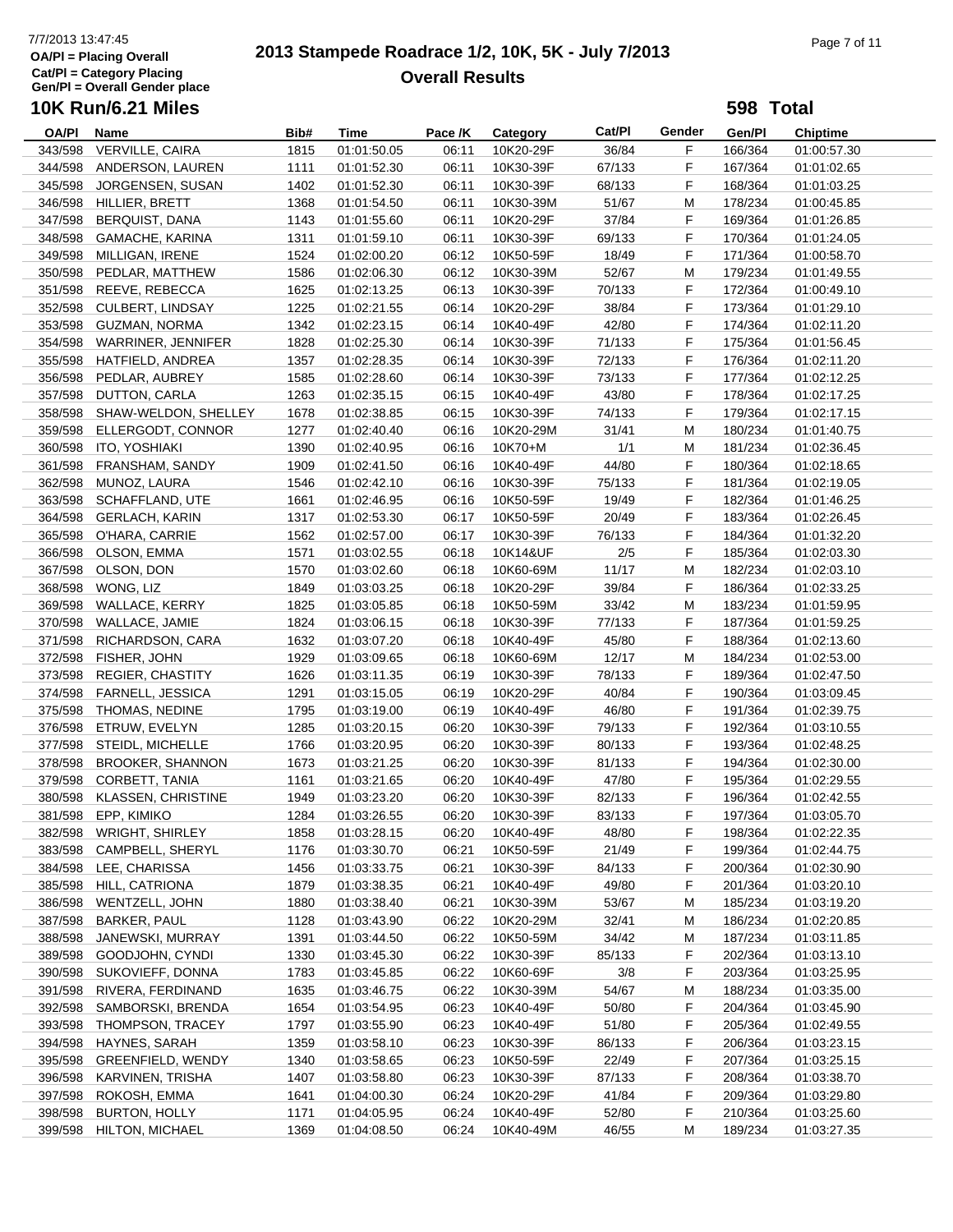#### **OA/Pl = Placing Overall Cat/Pl = Category Placing Gen/Pl = Overall Gender place 10K Run/6.21 Miles**

# 7/7/2013 13:47:45<br> **2013 Stampede Roadrace 1/2, 10K, 5K - July 7/2013** Page 8 of 11 **Overall Results**

# **OA/Pl Name Bib# Time Category Cat/Pl Gen/Pl Chiptime** Pace /K Category Cat/Pl Gender **598 Total** 400/598 MOYNIHAN, DANA 1899 01:04:12.35 06:25 10K20-29F 42/84 F 211/364 01:03:44.00 401/598 ROTTLER, KRISTIN 1645 01:04:14.90 06:25 10K20-29F 43/84 F 212/364 01:04:06.60 402/598 WIEBE, CARRIE 1841 01:04:15.20 06:25 10K30-39F 88/133 F 213/364 01:04:05.25 403/598 LAFOND, CODY 1913 01:04:15.35 06:25 10K20-29M 33/41 M 190/234 01:03:15.00 404/598 SANDHU, RANJOT 1656 01:04:16.25 06:25 10K20-29M 34/41 M 191/234 01:03:51.50 405/598 PORTERFIELD, KAREN 1608 01:04:18.10 06:25 10K30-39F 89/133 F 214/364 01:04:13.90 406/598 DERBECKER, SUZANNE 1243 01:04:18.95 06:25 10K50-59F 23/49 F 215/364 01:03:35.35 407/598 MORGAN, LINDA 1536 01:04:29.55 06:26 10K50-59F 24/49 F 216/364 01:03:57.35

|         | $\frac{1}{2}$             | <b>1000</b> | <u></u>     | $\sim$ | 101100000 | $-11 - 10$ |    | $-1000T$ | 00.00.00    |  |
|---------|---------------------------|-------------|-------------|--------|-----------|------------|----|----------|-------------|--|
|         | 408/598 GOLDIE, JANICE    | 1328        | 01:04:37.00 | 06:27  | 10K50-59F | 25/49      | F. | 217/364  | 01:04:14.25 |  |
| 409/598 | NEUMANN, JANET            | 1549        | 01:04:37.35 | 06:27  | 10K50-59F | 26/49      | F  | 218/364  | 01:04:01.20 |  |
| 410/598 | POVASCHUK, SHIZUKA        | 1611        | 01:04:40.05 | 06:28  | 10K20-29F | 44/84      | F  | 219/364  | 01:04:00.15 |  |
| 411/598 | WONG, WENDY               | 1850        | 01:04:40.90 | 06:28  | 10K40-49F | 53/80      | F  | 220/364  | 01:04:17.25 |  |
| 412/598 | <b>HAMMOND, SIMON</b>     | 1349        | 01:04:44.05 | 06:28  | 10K30-39M | 55/67      | М  | 192/234  | 01:03:20.80 |  |
| 413/598 | <b>BROWN, KENT</b>        | 1901        | 01:04:45.05 | 06:28  | 10K60-69M | 13/17      | М  | 193/234  | 01:04:07.40 |  |
|         | 414/598 STEIN, MARINA     | 1768        | 01:04:46.30 | 06:28  | 10K20-29F | 45/84      | F  | 221/364  | 01:04:36.35 |  |
| 415/598 | MORNINGSTAR, LANA         | 1538        | 01:04:49.05 | 06:28  | 10K50-59F | 27/49      | F  | 222/364  | 01:04:24.90 |  |
| 416/598 | MCDONALD, JANE            | 1497        | 01:04:49.30 | 06:28  | 10K60-69F | 4/8        | F  | 223/364  | 01:04:25.90 |  |
| 417/598 | CHAN, KATHRYN             | 1185        | 01:04:49.55 | 06:28  | 10K50-59F | 28/49      | F  | 224/364  | 01:04:24.00 |  |
| 418/598 | RICE, CAROL               | 1631        | 01:04:50.55 | 06:29  | 10K50-59F | 29/49      | F  | 225/364  | 01:04:23.95 |  |
| 419/598 | MOCH, LORI                | 1528        | 01:04:50.65 | 06:29  | 10K50-59F | 30/49      | F  | 226/364  | 01:04:24.05 |  |
| 420/598 | BARCLAY, JOANNA           | 1923        | 01:04:51.50 | 06:29  | 10K14&UF  | 3/5        | F  | 227/364  | 01:03:28.60 |  |
| 421/598 | BARCLAY, ASHLEY           | 1925        | 01:04:51.60 | 06:29  | 10K14&UF  | 4/5        | F  | 228/364  | 01:03:29.00 |  |
|         | 422/598 BARCLAY, DEREK    | 1921        | 01:04:51.65 | 06:29  | 10K40-49M | 47/55      | М  | 194/234  | 01:03:29.30 |  |
| 423/598 | DUNNE, AARON              | 1262        | 01:04:53.80 | 06:29  | 10K20-29M | 35/41      | M  | 195/234  | 01:04:12.50 |  |
| 424/598 | MERWIN, BRITNEY           | 1519        | 01:04:55.70 | 06:29  | 10K20-29F | 46/84      | F. | 229/364  | 01:04:46.10 |  |
|         | 425/598 YIP, STEPHEN      | 1862        | 01:04:56.45 | 06:29  | 10K40-49M | 48/55      | м  | 196/234  | 01:04:41.90 |  |
|         | 426/598 SNELL, FRED       | 1755        | 01:04:56.90 | 06:29  | 10K60-69M | 14/17      | м  | 197/234  | 01:04:47.20 |  |
|         | 427/598 HRUSKA, PAMELA    | 1377        | 01:04:57.85 | 06:29  | 10K30-39M | 56/67      | M  | 198/234  | 01:04:01.05 |  |
|         | 428/598 AITKEN, DOUG      | 1107        | 01:05:04.75 | 06:30  | 10K40-49M | 49/55      | M  | 199/234  | 01:03:48.80 |  |
| 429/598 | FARLEY, TARA              | 1290        | 01:05:05.40 | 06:30  | 10K40-49F | 54/80      | F  | 230/364  | 01:04:23.05 |  |
| 430/598 | MCKINNEY, CHAD            | 1506        | 01:05:07.90 | 06:30  | 10K20-29M | 36/41      | М  | 200/234  | 01:04:07.75 |  |
| 431/598 | KOKORUDZ, SHELLEY         | 1420        | 01:05:16.45 | 06:31  | 10K40-49F | 55/80      | F  | 231/364  | 01:04:52.15 |  |
| 432/598 | KOKORUDZ, CHANTAL         | 1419        | 01:05:16.70 | 06:31  | 10K20-29F | 47/84      | F  | 232/364  | 01:04:52.35 |  |
| 433/598 | MEDING, ELAINE            | 1515        | 01:05:23.20 | 06:32  | 10K50-59F | 31/49      | F  | 233/364  | 01:05:05.90 |  |
| 434/598 | EDWARDS, CHANTAL          | 1272        | 01:05:25.50 | 06:32  | 10K20-29F | 48/84      | F  | 234/364  | 01:04:39.75 |  |
| 435/598 | DAVIS, COLINDA            | 1233        | 01:05:25.95 | 06:32  | 10K40-49F | 56/80      | F  | 235/364  | 01:04:13.00 |  |
| 436/598 | KOMAR, ANNE MARIE         | 1422        | 01:05:26.05 | 06:32  | 10K40-49F | 57/80      | F  | 236/364  | 01:04:12.75 |  |
| 437/598 | ST CROIX, CORY            | 1759        | 01:05:29.75 | 06:32  | 10K30-39M | 57/67      | M  | 201/234  | 01:05:29.75 |  |
| 438/598 | DOULTON, LAURA            | 1255        | 01:05:30.60 | 06:33  | 10K20-29F | 49/84      | F  | 237/364  | 01:05:06.40 |  |
| 439/598 | MOYNIHAN, HELENE          | 1938        | 01:05:31.60 | 06:33  | 10K50-59F | 32/49      | F  | 238/364  | 01:05:02.75 |  |
| 440/598 | BENSMILLER, ASHLY         | 1138        | 01:05:40.75 | 06:34  | 10K20-29F | 50/84      | F. | 239/364  | 01:05:23.60 |  |
| 441/598 | OWEN, JAMIE               | 1573        | 01:05:41.00 | 06:34  | 10K20-29F | 51/84      | F  | 240/364  | 01:05:23.10 |  |
| 442/598 | WATTERWORTH, ELIZABETH    | 1830        | 01:05:42.20 | 06:34  | 10K20-29F | 52/84      | F  | 241/364  | 01:05:13.65 |  |
| 443/598 | KRENZ, KAITLIN            | 1426        | 01:05:50.45 | 06:35  | 10K20-29F | 53/84      | F  | 242/364  | 01:05:01.05 |  |
| 444/598 | KRENZ, DARLENE            | 1425        | 01:05:51.00 | 06:35  | 10K50-59F | 33/49      | F  | 243/364  | 01:05:02.45 |  |
| 445/598 | MORRIS, CARLA             | 1539        | 01:05:52.50 | 06:35  | 10K30-39F | 90/133     | F  | 244/364  | 01:04:44.50 |  |
| 446/598 | KRAMER, JERRY             | 1423        | 01:05:53.25 | 06:35  | 10K40-49M | 50/55      | M  | 202/234  | 01:04:55.90 |  |
|         | 447/598 PHILLIPS, JESSICA | 1600        | 01:06:04.00 | 06:36  | 10K20-29F | 54/84      | F  | 245/364  | 01:05:26.35 |  |
|         | 448/598 PHILLIPS, JOHANNA | 1601        | 01:06:04.00 | 06:36  | 10K20-29F | 55/84      | F. | 246/364  | 01:05:26.35 |  |
| 449/598 | MILLER, LEAH              | 1523        | 01:06:10.10 | 06:37  | 10K20-29F | 56/84      | F  | 247/364  | 01:05:13.85 |  |
| 450/598 | LOKE, CYNTHIA             | 1470        | 01:06:11.35 | 06:37  | 10K20-29F | 57/84      | F  | 248/364  | 01:05:15.55 |  |
|         | 451/598 WHITE, TABETHA    | 1840        | 01:06:12.65 | 06:37  | 10K40-49F | 58/80      | F  | 249/364  | 01:05:48.65 |  |
| 452/598 | SHARIF, AMANDA            | 1676        | 01:06:14.25 | 06:37  | 10K30-39F | 91/133     | F  | 250/364  | 01:05:40.50 |  |
|         | 453/598 ALEX, MACNAB      | 1932        | 01:06:22.95 | 06:38  | 10K30-39M | 58/67      | M  | 203/234  | 01:06:22.95 |  |
| 454/598 | OLAR, JOHN                | 1569        | 01:06:24.70 | 06:38  | 10K40-49M | 51/55      | М  | 204/234  | 01:05:15.00 |  |
| 455/598 | SIRAN, CARLA              | 1686        | 01:06:26.75 | 06:38  | 10K30-39F | 92/133     | F  | 251/364  | 01:05:01.70 |  |
| 456/598 | FOLKERTS, DANIELLE        | 1301        | 01:06:27.40 | 06:38  | 10K20-29F | 58/84      | F. | 252/364  | 01:06:17.10 |  |
|         |                           |             |             |        |           |            |    |          |             |  |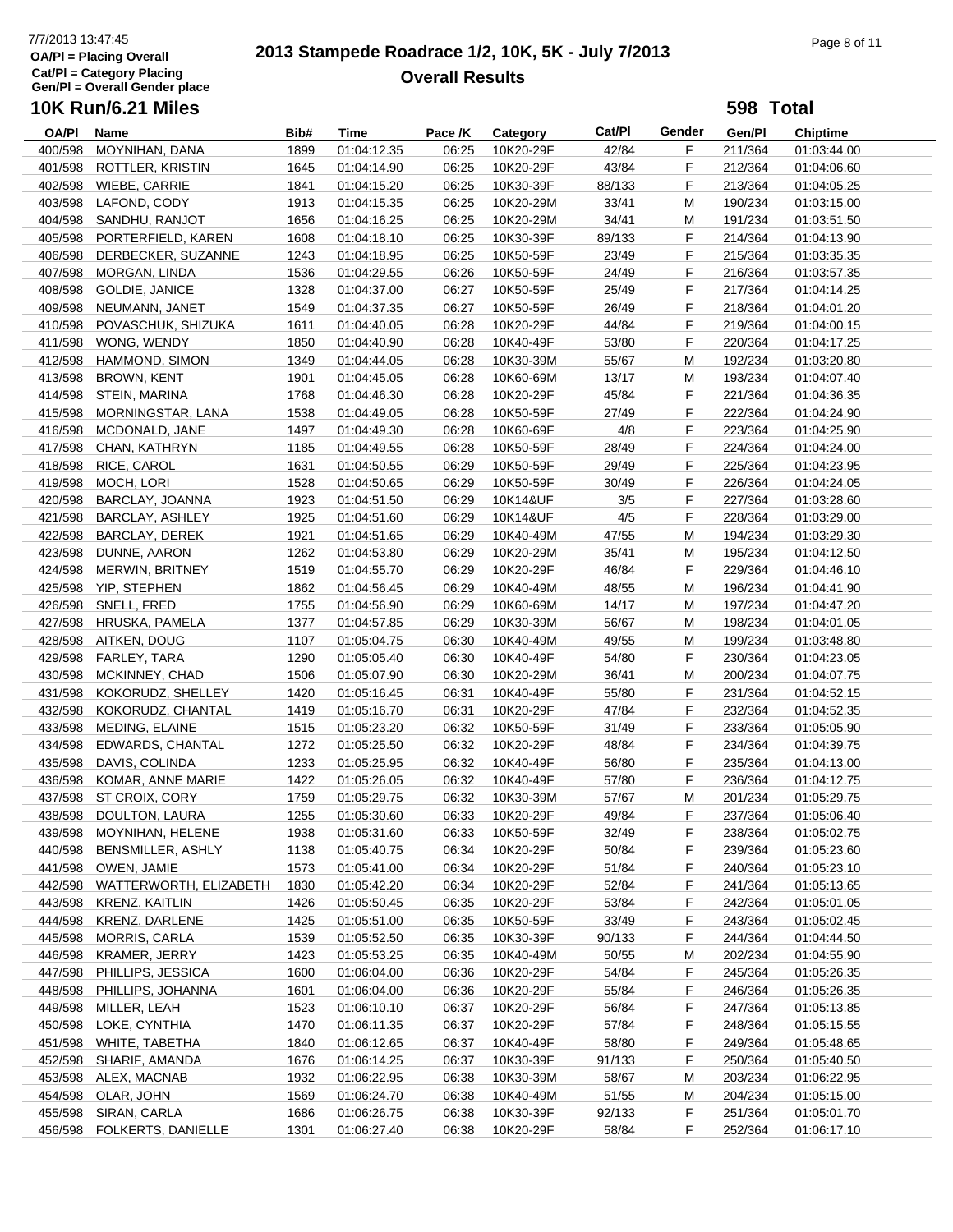# 7/7/2013 13:47:46<br> **2013 Stampede Roadrace 1/2, 10K, 5K - July 7/2013** Page 9 of 11 **Overall Results**

**598 Total**

| <b>OA/PI</b> | Name                         | Bib# | Time                       | Pace /K | Category  | Cat/Pl          | Gender | Gen/Pl             | <b>Chiptime</b> |  |
|--------------|------------------------------|------|----------------------------|---------|-----------|-----------------|--------|--------------------|-----------------|--|
| 457/598      | <b>MOUNTFORD, NIKKI</b>      | 1542 | 01:06:29.95                | 06:38   | 10K40-49F | 59/80           | F      | 253/364            | 01:05:31.00     |  |
| 458/598      | NARANG, MANDEEP              | 1547 | 01:06:30.40                | 06:39   | 10K30-39F | 93/133          | F      | 254/364            | 01:06:23.05     |  |
| 459/598      | BAKER, JODI                  | 1120 | 01:06:31.45                | 06:39   | 10K30-39F | 94/133          | F      | 255/364            | 01:06:04.60     |  |
| 460/598      | <b>GRAVEL, MARC</b>          | 1337 | 01:06:31.45                | 06:39   | 10K30-39M | 59/67           | M      | 205/234            | 01:06:06.00     |  |
| 461/598      | <b>GRIGG, HEIDI</b>          | 1341 | 01:06:31.55                | 06:39   | 10K30-39F | 95/133          | F      | 256/364            | 01:05:36.90     |  |
| 462/598      | BROWN, KELLY                 | 1163 | 01:06:32.00                | 06:39   | 10K30-39F | 96/133          | F      | 257/364            | 01:05:37.45     |  |
| 463/598      | DANIELS, JERILYNN            | 1231 | 01:06:33.65                | 06:39   | 10K40-49F | 60/80           | F      | 258/364            | 01:05:53.05     |  |
| 464/598      | SNELL, DIANA                 | 1698 | 01:06:33.85                | 06:39   | 10K30-39F | 97/133          | F      | 259/364            | 01:06:23.70     |  |
| 465/598      | CRAIG, KAREN                 | 1217 | 01:06:36.40                | 06:39   | 10K50-59F | 34/49           | F      | 260/364            | 01:05:57.05     |  |
| 466/598      | RIOS, CAMILA                 | 1634 | 01:06:43.40                | 06:40   | 10K20-29F | 59/84           | F      | 261/364            | 01:05:56.25     |  |
| 467/598      | GIOVANOLI, RACHEL            | 1324 | 01:06:48.65                | 06:40   | 10K40-49F | 61/80           | F      | 262/364            | 01:06:25.05     |  |
| 468/598      | SEREMETKOSKA, MARINELA       | 1672 | 01:06:48.65                | 06:40   | 10K20-29F | 60/84           | F      | 263/364            | 01:06:28.40     |  |
| 469/598      | DOUGLAS, FAY                 | 1254 | 01:06:48.75                | 06:40   | 10K60-69F | 5/8             | F      | 264/364            | 01:06:16.70     |  |
| 470/598      | <b>BROCK, LINDSEY</b>        | 1160 | 01:06:48.75                | 06:40   | 10K20-29F | 61/84           | F      | 265/364            | 01:06:27.90     |  |
| 471/598      | MEAGHER, TREVOR              | 1514 | 01:06:50.05                | 06:41   | 10K40-49M | 52/55           | M      | 206/234            | 01:05:59.55     |  |
| 472/598      | BOUWMEESTER, GRAEME          | 1153 | 01:06:50.20                | 06:41   | 10K20-29M | 37/41           | M      | 207/234            | 01:05:28.25     |  |
| 473/598      | SANESH, BRIAN                | 1657 | 01:06:55.45                | 06:41   | 10K40-49M | 53/55           | M      | 208/234            | 01:05:42.25     |  |
| 474/598      | LANGEVELD, TRACY             | 1445 | 01:06:58.05                | 06:41   | 10K30-39F | 98/133          | F      | 266/364            | 01:05:44.75     |  |
| 475/598      | <b>FRANCIS, TERRY</b>        | 1305 | 01:06:58.60                | 06:41   | 10K60-69M | 15/17           | M      | 209/234            | 01:05:44.45     |  |
| 476/598      | MCINTOSH, LYDIA              | 1501 | 01:07:05.95                | 06:42   | 10K20-29F | 62/84           | F      | 267/364            | 01:06:20.00     |  |
| 477/598      | HART, GERRY                  | 1356 | 01:07:11.60                | 06:43   | 10K50-59M | 35/42           | M      | 210/234            | 01:06:24.95     |  |
| 478/598      |                              | 1805 |                            | 06:43   |           | 35/49           | F      |                    |                 |  |
|              | TURNQUIST, PATRICIA          |      | 01:07:11.70<br>01:07:20.80 |         | 10K50-59F |                 |        | 268/364            | 01:06:25.50     |  |
| 479/598      | AIELLO, ROBERT               | 1106 |                            | 06:44   | 10K50-59M | 36/42<br>99/133 | M      | 211/234<br>269/364 | 01:06:02.45     |  |
| 480/598      | HANNA, AMANDA                | 1350 | 01:07:26.40                | 06:44   | 10K30-39F |                 | F      |                    | 01:06:29.45     |  |
| 481/598      | DYCK, MACKENZIE              | 1265 | 01:07:28.30                | 06:44   | 10K15-19F | 4/4             | F      | 270/364            | 01:06:22.55     |  |
| 482/598      | BRADLEY, MICHELLE            | 1903 | 01:07:36.20                | 06:45   | 10K60-69F | 6/8             | F      | 271/364            | 01:06:43.85     |  |
| 483/598      | VAIL, CECILIA                | 1808 | 01:07:37.90                | 06:45   | 10K50-59F | 36/49           | F      | 272/364            | 01:06:50.55     |  |
| 484/598      | LEE, LAURA                   | 1458 | 01:07:49.40                | 06:46   | 10K30-39F | 100/133         | F      | 273/364            | 01:07:11.75     |  |
| 485/598      | MACDONALD, LORNA             | 1480 | 01:07:49.85                | 06:46   | 10K30-39F | 101/133         | F      | 274/364            | 01:06:58.30     |  |
| 486/598      | YOUNG, JENNIFER              | 1864 | 01:07:54.15                | 06:47   | 10K30-39F | 102/133         | F      | 275/364            | 01:07:54.15     |  |
| 487/598      | MARTIN, ANNA                 | 1489 | 01:08:02.45                | 06:48   | 10K40-49F | 62/80           | F      | 276/364            | 01:06:59.90     |  |
| 488/598      | <b>BAKER, SHANNON</b>        | 1121 | 01:08:15.05                | 06:49   | 10K40-49F | 63/80           | F      | 277/364            | 01:06:59.70     |  |
| 489/598      | <b>TESSIER, MELANIE</b>      | 1792 | 01:08:15.70                | 06:49   | 10K30-39F | 103/133         | F      | 278/364            | 01:08:03.55     |  |
| 490/598      | HEWITT, KAREN                | 1926 | 01:08:28.90                | 06:50   | 10K50-59F | 37/49           | F      | 279/364            | 01:08:01.85     |  |
| 491/598      | <b>HOPKINS, ERIC</b>         | 1374 | 01:08:31.55                | 06:51   | 10K50-59M | 37/42           | M      | 212/234            | 01:07:15.70     |  |
| 492/598      | SEGUIN, JESSICA              | 1669 | 01:08:35.15                | 06:51   | 10K20-29F | 63/84           | F      | 280/364            | 01:08:00.80     |  |
| 493/598      | <b>VERCUIEL, PATRICIA</b>    | 1814 | 01:08:37.60                | 06:51   | 10K40-49F | 64/80           | F      | 281/364            | 01:07:16.25     |  |
| 494/598      | DONAHUE, STEPHEN             | 1250 | 01:08:38.15                | 06:51   | 10K60-69M | 16/17           | M      | 213/234            | 01:07:39.85     |  |
| 495/598      | <b>EWERT, CHRISTINA</b>      | 1287 | 01:08:44.70                | 06:52   | 10K20-29F | 64/84           | F.     | 282/364            | 01:08:05.65     |  |
|              | 496/598 ENGELBRACHT, CYNTHIA | 1283 | 01:08:47.90                | 06:52   | 10K40-49F | 65/80           | F      | 283/364            | 01:08:31.65     |  |
| 497/598      | PATEL, KAAJAL                | 1581 | 01:09:14.35                | 06:55   | 10K30-39F | 104/133         | F      | 284/364            | 01:07:48.30     |  |
| 498/598      | NEWMAN, CANDACE              | 1553 | 01:09:14.70                | 06:55   | 10K30-39F | 105/133         | F      | 285/364            | 01:08:23.65     |  |
| 499/598      | ROCK, LUCY                   | 1639 | 01:09:20.60                | 06:56   | 10K40-49F | 66/80           | F      | 286/364            | 01:08:09.30     |  |
| 500/598      | <b>VIRGINILLO, TAMMY</b>     | 1818 | 01:09:25.75                | 06:56   | 10K30-39F | 106/133         | F      | 287/364            | 01:08:13.35     |  |
| 501/598      | BASANEZ, KARLA               | 1884 | 01:09:30.95                | 06:57   | 10K20-29F | 65/84           | F.     | 288/364            | 01:08:30.40     |  |
| 502/598      | <b>WILSON, ASHLEY</b>        | 1846 | 01:09:45.90                | 06:58   | 10K20-29F | 66/84           | F.     | 289/364            | 01:08:55.85     |  |
| 503/598      | HAMMER, MANDY                | 1348 | 01:09:46.20                | 06:58   | 10K30-39F | 107/133         | F      | 290/364            | 01:08:55.60     |  |
| 504/598      | PALOMBO, VICKY               | 1576 | 01:09:48.25                | 06:58   | 10K30-39F | 108/133         | F.     | 291/364            | 01:09:07.65     |  |
| 505/598      | SANDHU, MANDEEP              | 1936 | 01:09:51.15                | 06:59   | 10K20-29F | 67/84           | F      | 292/364            | 01:09:25.65     |  |
| 506/598      | <b>VOREL, NICHOLE</b>        | 1820 | 01:09:53.35                | 06:59   | 10K30-39F | 109/133         | F.     | 293/364            | 01:09:39.10     |  |
| 507/598      | CRAVEN, SHANNON              | 1221 | 01:09:53.45                | 06:59   | 10K30-39F | 110/133         | F      | 294/364            | 01:09:38.90     |  |
| 508/598      | MEHILLAJ, MARJAN             | 1517 | 01:09:54.50                | 06:59   | 10K30-39M | 60/67           | M      | 214/234            | 01:08:20.25     |  |
| 509/598      | QUIRK, MICHELE               | 1662 | 01:10:05.40                | 07:00   | 10K30-39F | 111/133         | F.     | 295/364            | 01:10:02.35     |  |
| 510/598      | LAU, CAM                     | 1446 | 01:10:15.95                | 07:01   | 10K40-49F | 67/80           | F,     | 296/364            | 01:10:08.90     |  |
| 511/598      | FORBES, ALBERT               | 1303 | 01:10:29.95                | 07:02   | 10K20-29M | 38/41           | M      | 215/234            | 01:09:39.40     |  |
| 512/598      | O'REILLY, CHRISTINE          | 1564 | 01:10:30.55                | 07:03   | 10K30-39F | 112/133         | F      | 297/364            | 01:09:40.05     |  |
| 513/598      | BYRNE, MAEVE                 | 1174 | 01:10:39.75                | 07:03   | 10K30-39F | 113/133         | F.     | 298/364            | 01:10:20.30     |  |
|              |                              |      |                            |         |           |                 |        |                    |                 |  |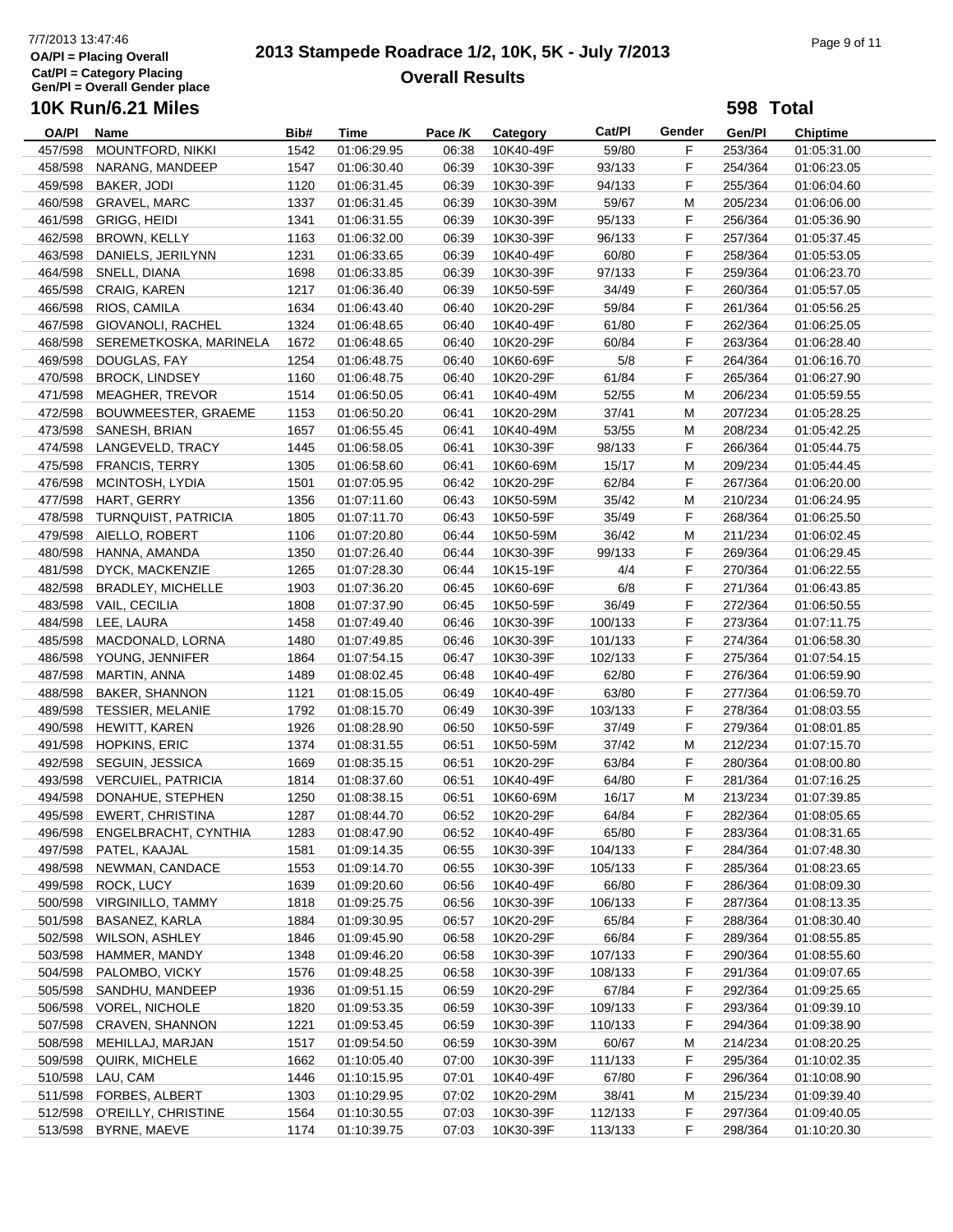# 7/7/2013 13:47:46<br> **2013 Stampede Roadrace 1/2, 10K, 5K - July 7/2013** Page 10 of 11<br> **Page 10 of 11 Overall Results**

**598 Total**

| OA/PI   | Name                       | Bib# | Time        | Pace /K | Category  | Cat/Pl  | Gender | Gen/Pl  | <b>Chiptime</b> |
|---------|----------------------------|------|-------------|---------|-----------|---------|--------|---------|-----------------|
| 514/598 | NEUMANN, ROBERTA           | 1550 | 01:10:42.40 | 07:04   | 10K20-29F | 68/84   | F      | 299/364 | 01:10:06.15     |
| 515/598 | LOBB, TAYLOR               | 1468 | 01:10:44.35 | 07:04   | 10K14&UF  | 5/5     | F      | 300/364 | 01:10:09.70     |
| 516/598 | LOBB, KIRSTEN              | 1467 | 01:10:44.75 | 07:04   | 10K30-39F | 114/133 | F      | 301/364 | 01:10:09.35     |
| 517/598 | LEAL, TIM                  | 1452 | 01:10:48.15 | 07:04   | 10K50-59M | 38/42   | M      | 216/234 | 01:10:00.65     |
| 518/598 | CHAMBERLAIN, KAITLIN       | 1184 | 01:10:56.45 | 07:05   | 10K20-29F | 69/84   | F      | 302/364 | 01:10:25.95     |
| 519/598 | CARTWRIGHT, STEPHANIE      | 1183 | 01:10:56.50 | 07:05   | 10K20-29F | 70/84   | F      | 303/364 | 01:10:25.75     |
| 520/598 | KUIJPER, ALEX              | 1891 | 01:10:57.70 | 07:05   | 10K20-29M | 39/41   | M      | 217/234 | 01:10:32.25     |
|         |                            |      |             |         |           |         |        |         |                 |
|         | 521/598 KUIJPER, KIMBERLEY | 1428 | 01:10:58.35 | 07:05   | 10K20-29F | 71/84   | F      | 304/364 | 01:10:25.65     |
| 522/598 | TOWNSEND, JEFFREY          | 1804 | 01:10:59.15 | 07:05   | 10K30-39M | 61/67   | М      | 218/234 | 01:10:39.00     |
| 523/598 | KUIJPER, PETER             | 1429 | 01:11:07.25 | 07:06   | 10K50-59M | 39/42   | M      | 219/234 | 01:10:33.90     |
| 524/598 | WIECLAWEK, DANA            | 1843 | 01:11:11.20 | 07:07   | 10K20-29F | 72/84   | F      | 305/364 | 01:10:25.65     |
| 525/598 | CAMWELL, JENNIFER          | 1177 | 01:11:14.65 | 07:07   | 10K30-39F | 115/133 | F      | 306/364 | 01:10:09.90     |
|         | 526/598 YOSHIMURA, WESTON  | 1863 | 01:11:24.50 | 07:08   | 10K30-39M | 62/67   | M      | 220/234 | 01:10:39.25     |
| 527/598 | KUBASEK, GLENDA            | 1948 | 01:11:33.45 | 07:09   | 10K40-49F | 68/80   | F      | 307/364 | 01:10:23.95     |
| 528/598 | ELLIOTT, ELIZABETH         | 1280 | 01:11:35.90 | 07:09   | 10K50-59F | 38/49   | F      | 308/364 | 01:09:31.75     |
| 529/598 | CHRISTIAN, LAUREN          | 1191 | 01:11:40.60 | 07:10   | 10K20-29F | 73/84   | F      | 309/364 | 01:11:32.00     |
| 530/598 | HANSEN, LAURIE             | 1353 | 01:11:52.70 | 07:11   | 10K20-29F | 74/84   | F      | 310/364 | 01:11:19.05     |
| 531/598 | CHEUNG, RAY                | 1187 | 01:11:54.05 | 07:11   | 10K30-39M | 63/67   | M      | 221/234 | 01:11:02.80     |
| 532/598 | PILON, ELYSHIA             | 1603 | 01:11:54.05 | 07:11   | 10K20-29F | 75/84   | F      | 311/364 | 01:11:03.15     |
| 533/598 | D'ARGENT, P. LORI          | 1229 | 01:12:00.80 | 07:12   | 10K40-49F | 69/80   | F      | 312/364 | 01:10:48.45     |
| 534/598 | HUGHSON, PATRICK           | 1380 | 01:12:00.95 | 07:12   | 10K20-29M | 40/41   | M      | 222/234 | 01:10:43.70     |
| 535/598 | WISNIEWSKI, AMANDA         | 1878 | 01:12:06.60 | 07:12   | 10K30-39F | 116/133 | F      | 313/364 | 01:11:49.05     |
|         | 536/598 VAN DER ZEE, TYLER | 1811 | 01:12:10.20 | 07:13   | 10K20-29M | 41/41   | M      | 223/234 | 01:11:18.25     |
|         | DAYMAN, CARRIE             |      |             |         |           |         |        |         |                 |
| 537/598 |                            | 1236 | 01:12:26.55 | 07:14   | 10K40-49F | 70/80   | F      | 314/364 | 01:11:46.15     |
| 538/598 | FLOYD, JAMES               | 1300 | 01:12:27.40 | 07:14   | 10K40-49M | 54/55   | M      | 224/234 | 01:11:47.65     |
| 539/598 | CHENG, WENDY               | 1186 | 01:12:28.80 | 07:14   | 10K50-59F | 39/49   | F      | 315/364 | 01:12:11.05     |
| 540/598 | LETAL, PETER               | 1463 | 01:12:30.45 | 07:15   | 10K30-39M | 64/67   | M      | 225/234 | 01:12:05.30     |
| 541/598 | <b>CLARK, KIMBERLEY</b>    | 1197 | 01:12:37.25 | 07:15   | 10K40-49F | 71/80   | F      | 316/364 | 01:11:50.80     |
| 542/598 | KUHL, GREG                 | 1427 | 01:13:01.65 | 07:18   | 10K50-59M | 40/42   | M      | 226/234 | 01:12:47.90     |
| 543/598 | <b>WILSON, MARIA</b>       | 1847 | 01:13:04.60 | 07:18   | 10K40-49F | 72/80   | F      | 317/364 | 01:12:00.45     |
| 544/598 | <b>BEDARD, BECKY</b>       | 1135 | 01:13:05.70 | 07:18   | 10K40-49F | 73/80   | F      | 318/364 | 01:11:55.35     |
| 545/598 | MACEACHERN, MEAGHEN        | 1483 | 01:13:45.90 | 07:22   | 10K30-39F | 117/133 | F      | 319/364 | 01:13:19.00     |
| 546/598 | <b>GERLACH, SUZANNE</b>    | 1318 | 01:14:07.30 | 07:24   | 10K20-29F | 76/84   | F      | 320/364 | 01:13:40.55     |
| 547/598 | ADAMS, FATIN               | 1104 | 01:14:29.05 | 07:26   | 10K50-59F | 40/49   | F      | 321/364 | 01:14:20.95     |
| 548/598 | STEWART, JACKELINE         | 1776 | 01:14:39.05 | 07:27   | 10K40-49F | 74/80   | F      | 322/364 | 01:13:30.30     |
| 549/598 | LAU, NHAN                  | 1448 | 01:14:56.95 | 07:29   | 10K30-39M | 65/67   | M      | 227/234 | 01:14:50.55     |
| 550/598 | LAUZON, KATHY              | 1450 | 01:15:28.55 | 07:32   | 10K40-49F | 75/80   | F      | 323/364 | 01:14:13.15     |
| 551/598 | SADLER, SALLY              | 1650 | 01:15:28.65 | 07:32   | 10K50-59F | 41/49   | F      | 324/364 | 01:14:12.45     |
|         | 552/598 SKAR, KELLEY       | 1905 | 01:16:03.95 | 07:36   | 10K30-39M | 66/67   | M      | 228/234 | 01:15:42.00     |
|         | 553/598 VAN HEMERT, LISA   | 1812 | 01:16:29.55 | 07:38   | 10K40-49F | 76/80   | F      | 325/364 | 01:16:21.30     |
| 554/598 | BUSSEY, JEN                | 1172 | 01:16:43.85 | 07:40   | 10K30-39F | 118/133 | F      | 326/364 | 01:16:24.80     |
| 555/598 | CALDWELL, PAULA            |      |             |         | 10K30-39F |         |        |         |                 |
|         |                            | 1175 | 01:16:44.10 | 07:40   | 10K30-39F | 119/133 | F      | 327/364 | 01:16:25.35     |
| 556/598 | ABEL, ALI                  | 1101 | 01:17:08.45 | 07:42   |           | 120/133 | F.     | 328/364 | 01:15:55.25     |
| 557/598 | SLATER, AMANDA             | 1692 | 01:17:20.45 | 07:44   | 10K30-39F | 121/133 | F.     | 329/364 | 01:17:08.40     |
| 558/598 | <b>SCREPNEK, NICOLE</b>    | 1667 | 01:17:20.85 | 07:44   | 10K30-39F | 122/133 | F.     | 330/364 | 01:15:58.70     |
| 559/598 | WHITE, MARYMADELINE        | 1838 | 01:17:39.55 | 07:45   | 10K70+F   | 1/1     | F.     | 331/364 | 01:17:27.00     |
| 560/598 | BHALLA, ACHALA             | 1147 | 01:18:10.30 | 07:49   | 10K40-49F | 77/80   | F      | 332/364 | 01:17:26.70     |
| 561/598 | ISAAC, MYRNA               | 1945 | 01:18:31.75 | 07:51   | 10K50-59F | 42/49   | F.     | 333/364 | 01:17:53.20     |
| 562/598 | MAY, SUSAN                 | 1491 | 01:18:34.70 | 07:51   | 10K50-59F | 43/49   | F.     | 334/364 | 01:17:56.35     |
| 563/598 | TOEWS, JANICE              | 1800 | 01:18:35.75 | 07:51   | 10K50-59F | 44/49   | F.     | 335/364 | 01:17:57.80     |
| 564/598 | JABUSCH, ERIN              | 1462 | 01:18:42.10 | 07:52   | 10K30-39F | 123/133 | F.     | 336/364 | 01:17:55.85     |
| 565/598 | POWELL, SHELLEY            | 1614 | 01:19:17.50 | 07:55   | 10K40-49F | 78/80   | F.     | 337/364 | 01:18:46.25     |
| 566/598 | GIURGUIS, GINA             | 1325 | 01:19:18.55 | 07:55   | 10K20-29F | 77/84   | F.     | 338/364 | 01:18:56.60     |
| 567/598 | <b>CRUXTON, DIANE</b>      | 1224 | 01:19:20.00 | 07:56   | 10K50-59F | 45/49   | F,     | 339/364 | 01:18:17.15     |
| 568/598 | THORP, LAURA               | 1798 | 01:19:20.40 | 07:56   | 10K40-49F | 79/80   | F      | 340/364 | 01:18:18.15     |
| 569/598 | <b>CLEMENT, FIONA</b>      | 1198 | 01:19:33.80 | 07:57   | 10K30-39F | 124/133 | F.     | 341/364 | 01:19:05.95     |
| 570/598 | JORDAN, VICKIE             | 1401 | 01:19:48.10 | 07:58   | 10K50-59F | 46/49   | F.     | 342/364 | 01:19:20.95     |
|         |                            |      |             |         |           |         |        |         |                 |